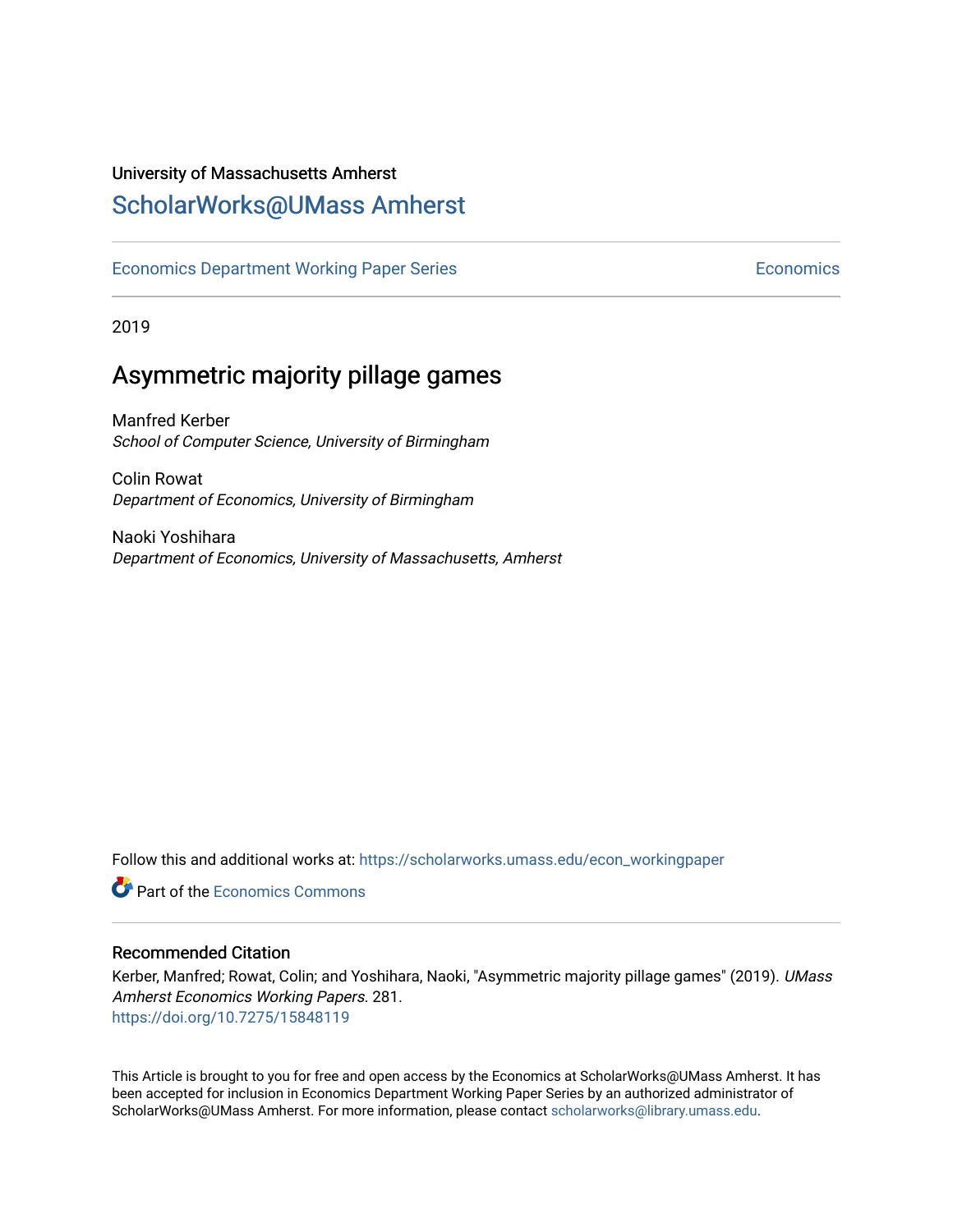# Asymmetric majority pillage games<sup>∗</sup>

Manfred Kerber<sup>†</sup> Colin Rowat<sup>‡</sup> Naoki Yoshihara<sup>§</sup>

November 9, 2019

#### Abstract

This paper studies pillage games (Jordan in J Econ Theory 131.1:26-44, 2006, "Pillage and property"), which are well suited to modelling unstructured power contests. To enable empirical test of pillage games' predictions, it relaxes a symmetry assumption that agents' intrinsic contributions to a coalition's power is identical. In the three-agent game studied: (i) only eight configurations are possible for the core, which contains at most six allocations; (ii) for each core configuration, the stable set is either unique or fails to exist; (iii) the linear power function creates a tension between a stable set's existence and the interiority of its allocations, so that only special cases contain strictly interior allocations. Our analysis suggests that non-linear power functions may offer better empirical tests of pillage game theory.

*Key words*: power contests, core, stable sets

*JEL classification numbers*: C71; D51; P14

## 1 Introduction

This paper studies unstructured power contests between sophisticated, well-informed agents — which we regard as pervasive even in the presence of strong institutions.

<sup>∗</sup>The authors are grateful to Sebastian Cea, Alex Kohlhas, Brian Tung and to audiences at SAET, Games and PET for useful conversations. Rowat is grateful to Birkbeck College and Hitotsubashi University for their hospitality.

<sup>†</sup>School of Computer Science, University of Birmingham; m.kerber@cs.bham.ac.uk

<sup>‡</sup>Department of Economics, University of Birmingham; c.rowat@bham.ac.uk

<sup>§</sup>Department of Economics, University of Massachusetts, Amherst, and Institute of Economic Research, Hitotsubashi University; nyoshihara@econs.umass.edu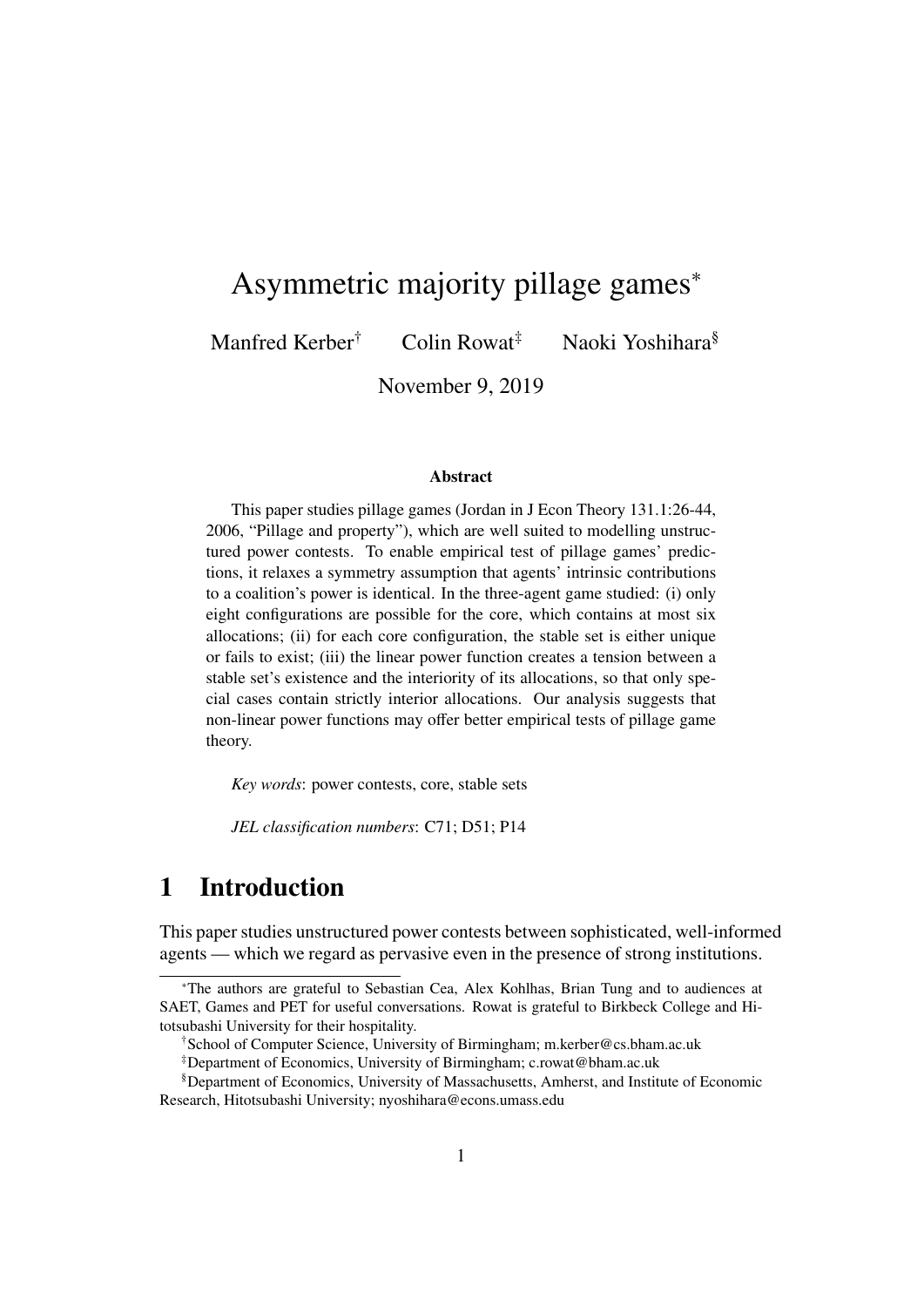Consider: a government that shelves legislation on realising that it would lose a vote; *or* an employee who chooses not to whistle-blow a policy violation, knowing that management would find a way of tarnishing and firing her if she did; *or* powerful states that sell weapons to subordinate allies to maintain both their allegiance and their effectiveness.

Such situations are often marked by: (i) actors who find ways to exercise power through formal institutional structures; (ii) power that depends both on coalitions' intrinsic characteristics and the resources available to them; (iii) agents who can predict the outcome of power contests, so do not spend resources on costly signalling, but costlessly accept their defeat.

To formalise analysis, this paper studies *pillage games*, a class of game introduced by Jordan (2006). As cooperative games, they do not rely on a game form — which might be contested in an unstructured power contest.<sup>1</sup> Instead, a dominance relation is defined directly on possible outcomes.

In pillage games, the dominance relation is represented by a power function that monotonically associates a power to coalitions and their resources: as coalitions gain members or resources, they become more powerful. Thus, pillage games provide a richer treatment of resources than do games in characteristic function form (the best known class of cooperative games), which rule out both the possibility of conflict between coalitions "from the beginning" (Maskin, 2003) and the possibility that resources might help produce power.

Not only do pillage games seem well suited, then, to study unstructured power contests, but their stable sets — the solution concept most analysed — have at least three appealing theoretical properties. First, they are equivalent to (farsighted) cores in expectation (Jordan, 2006), allowing them to be interpreted as undominated allocations for farsighted agents. Second, they are small.<sup>2</sup> Third, in contrast to the possibly infinite number of stable sets found in games in characteristic function form (q.v. the famous 'signature' example of Shapley (1959)), multiplicity seems less of a problem in pillage games.<sup>3</sup>

In spite of these appealing modelling and theoretical properties, the pillage

 $<sup>1</sup>$ As Aumann (2008) observed, "procedures are not really all that relevant; that it is the possi-</sup> bilities for coalition forming, promising and threatening that are decisive, rather than whose turn it is to speak".

 $2$ Jordan (2006) proved that they were finite; Kerber and Rowat (2011) tightened Jordan's bound to a Ramsey number; Saxton (2011) tightened the bound yet further; Rowat and Kerber (2014) derived a tight bound of 15 allocations for three-agent pillage games satisfying three additional axioms on their power functions; in a multi-good extension of Jordan (2006), Beardon and Rowat (2013) both proved that stable sets have measure zero and bounded their Hausdorff dimension.

<sup>&</sup>lt;sup>3</sup>Jordan (2006) proved that his leading class of pillage games had a unique stable set, and did not find examples of multiple stable sets; Rowat and Kerber (2014) proved uniqueness in three agent pillage games satisfying their three additional axioms; however, MacKenzie, Kerber, and Rowat (2015) constructed examples of pillage games with multiple (finite) stable sets.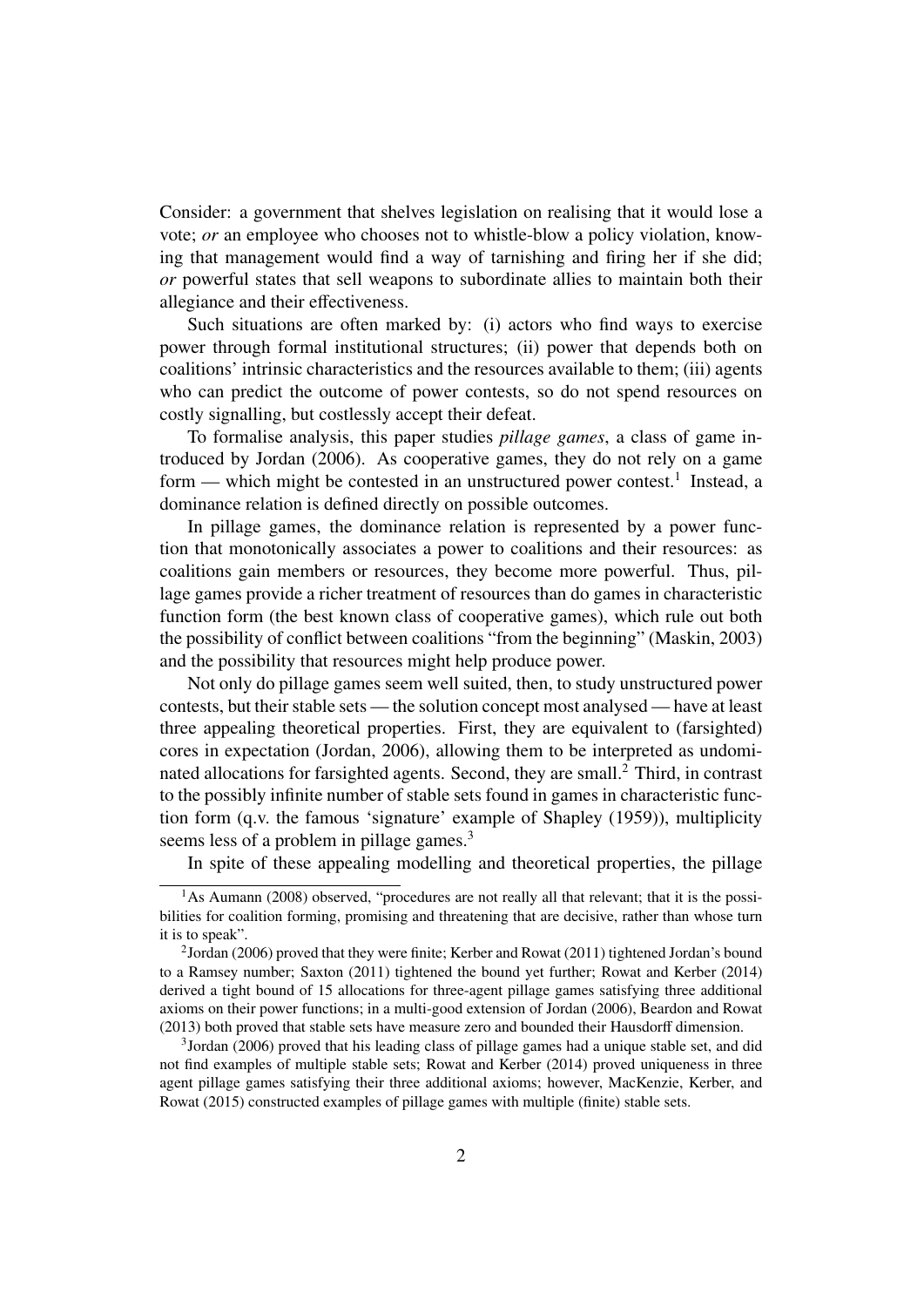games literature has been entirely theoretical, leaving open the question of whether pillage games can deliver insights into actual power contests. Further, the theory has focussed almost exclusively on cases in which agents' intrinsic contributions to a coalition's power are symmetric.<sup>4</sup> As symmetry is a very strong property, it tends not to be satisfied in empirical settings: political parties' bases (whether socio-economic or ethnic) vary in power; employees' inalienable characteristics (inc. race and gender) influence their ability to effect outcomes; nation states are even more heterogeneous, with populations varying by five orders of magnitude.

This paper therefore relaxes symmetry, allowing us to derive predictions of pillage game theory in the more empirically interesting environment of asymmetric agents.<sup>5</sup> For the sake of tractability, it works with an asymmetric version of the three-agent *majority pillage game*. 6 In the classic majority game (in characteristic function form), one allocation dominates another if and only if it is preferred by a strictly larger coalition. In the majority pillage game (Jordan and Obadia, 2015), an allocation may also dominate another if the coalitions favouring and opposing it are the same size, as long as the former holds more resources. This paper generalises further, allowing agents' intrinsic contributions to be asymmetric, and for the resource contribution to overpower the intrinsic contributions. Explicitly, the class of power functions considered is

$$
\pi(C, x) = \sum_{i \in C} (x_i + v_i); \qquad (1)
$$

where *C* is a non-empty coalition of agents, indexed by  $i \in I = \{1, 2, 3\}, x \equiv$  $(x_1, x_2, x_3)$  such that  $\sum_{i \in I} x_i = 1$  and  $x_i \in \mathbb{R}_+$  is an allocation, and  $v_i \in \mathbb{R}_+$  allows agents' intrinsic power to differ Power function (1) provides one of the simplest agents' intrinsic power to differ. Power function (1) provides one of the simplest possible specifications of an asymmetric pillage game, introducing one parameter per agent.

We are particularly interested in two questions. First, over what range of the  $v_i$  do stable sets exist? We already have answers for the symmetric special cases:

1. when  $v_i = 0$  for all three agents, the unique stable set consists of the allocations  $(1, 0, 0), (\frac{1}{2})$ 2 , 1  $(\frac{1}{2}, 0)$ ,  $\left(\frac{1}{2}\right)$ 2 , 1 4 , 1  $\frac{1}{4}$  and their permutations (Jordan, 2006);

<sup>&</sup>lt;sup>4</sup>The exception to this is MacKenzie, Kerber, and Rowat (2015), which violated symmetry for theoretical purposes, constructing examples in which pillage games might have multiple stable sets.

 ${}^{5}$ A more general factor impeding empirical tests of pillage game theory is its reliance on the von Neumann and Morgenstern stable set, which von Neumann himself seemed to oppose testing (Leonard, 2010, p.244, pp.260–262). Yet, although cooperative game theory has disappeared from textbooks on empirical game theory, the earliest empirical game theory addressed cooperative games (q.v. Kalisch et al., 1954).

<sup>6</sup>Given cooperative game theory's combinatorial possibilities for coalition formation, the threeagent case has often been the starting point for analysis (von Neumann and Morgenstern, 1953; Thrall and Lucas, 1963).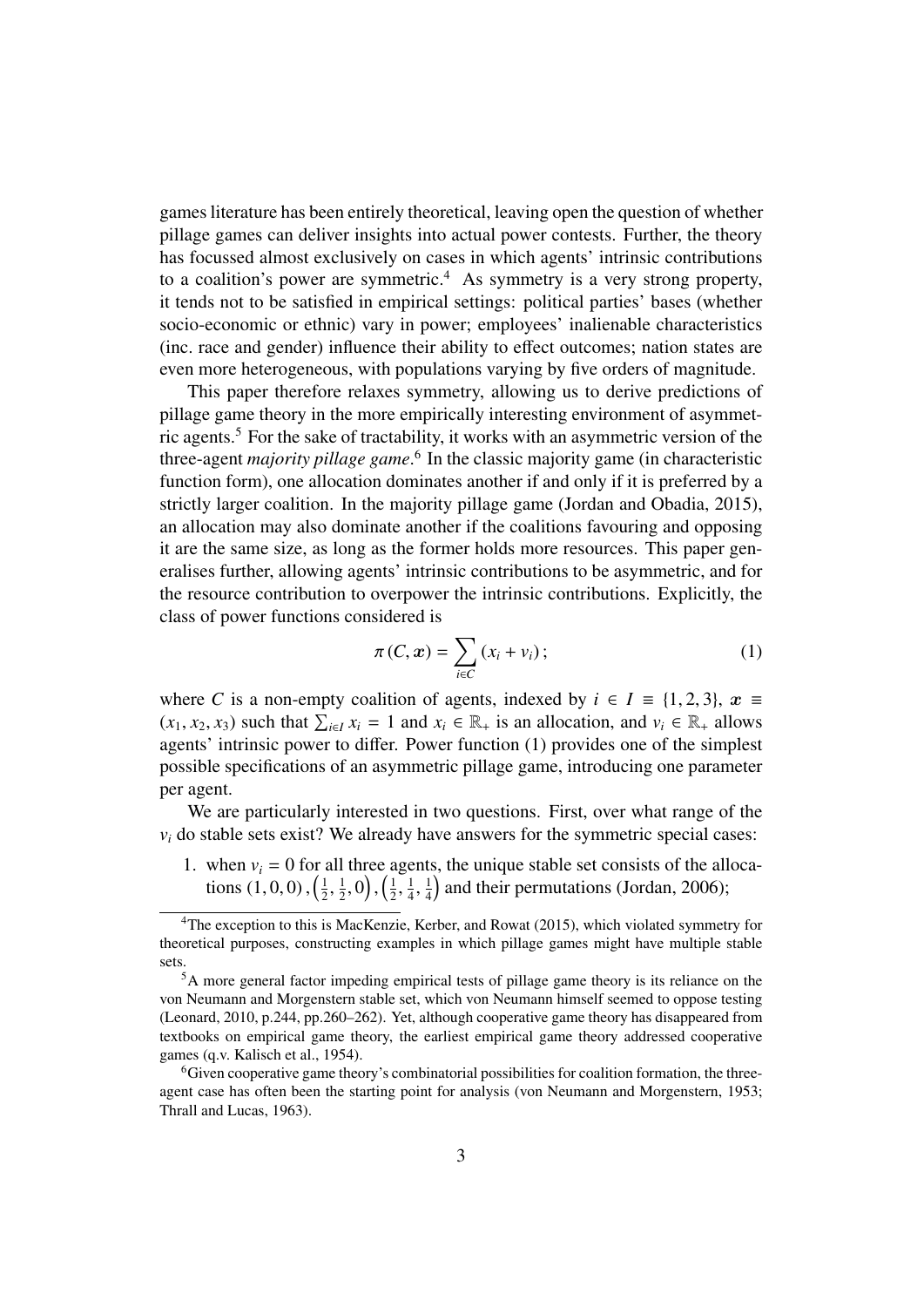- 2. when  $v_i = v \in (0, 1]$ , no stable set exists (Rowat and Kerber, 2014);
- 3. when  $v_i = v > 1$  for all three agents,  $\left(\frac{1}{2}\right)$ <br>unique stable set (Jordan and Obadia) 2 unique stable set (Jordan and Obadia, 2015). 1  $(\frac{1}{2}, 0)$  and its permutations form the

Second, can allocations in stable sets split the unit endowment between all three agents? If not, this limits applicability of the theory to situations in which the winner(s) 'take all'.

The rest of the paper is structured as follows. Section 2 introduces pillage games.<sup>7</sup> Theorem 1 identifies six possible allocations that may belong to the asymmetric three-agent majority pillage game's core; Corollary 1 identifies the corresponding values of  $(v_1, v_2, v_3)$  for each of the eight possible cores.

Section 3 analyses the empty core case, in which no agent is ever more powerful than the other two. Theorem 2 is a necessary and sufficient condition for the existence of a unique stable set comprising three allocations, each splitting the resource equally between two of the agents. Perhaps surprisingly, this is identical to the stable set in the symmetric special case. Intuitively, power struggles over these 50/50 allocations pit one agent (without resources) against another agent (with half the resources); as long as the former's intrinsic power is not too much greater than the latter's, the 50/50 split is defensible; otherwise, the stable set fails to exist.

Section 4 addresses the non-empty core case. As any stable set must contain the core, this yields a simple algorithm for deciding and computing stable sets. First, if a stable set exists, the core must belong to it. Second, allocations dominated by the core must be excluded. Third, the remaining allocations — typically loci within which one agent is as powerful as the other two — can be analysed using techniques from the empty core case.

These last allocations induce a tension between a stable set's existence and the possibility of interior allocations. Along the loci, power contests again reduce to those setting one agent against one other. For a strictly interior allocation to belong to a stable set, there must be a point on such loci at which the two contestants are equally powerful. As this allocation does not dominate its neighbouring allocations, some way of dominating those neighbours must be found. Typically (as will be seen below) this requires including the extremal elements of the locus, which lie on the simplex's edge. When the relevant  $v_i > 0$ , these extremal allocations are themselves dominated by core allocations, preventing existence.<sup>8</sup> If, though, no interior point balances the two contestants' power, one of the core allocations may also be extremal, and dominate all other allocations along the locus, establishing existence – but precluding interior allocations.

<sup>&</sup>lt;sup>7</sup>More thorough introductions are found in Jordan (2006) and Rowat and Kerber (2014).

 $8$ Rowat and Kerber (2014) analysed this effect in detail in the symmetric case.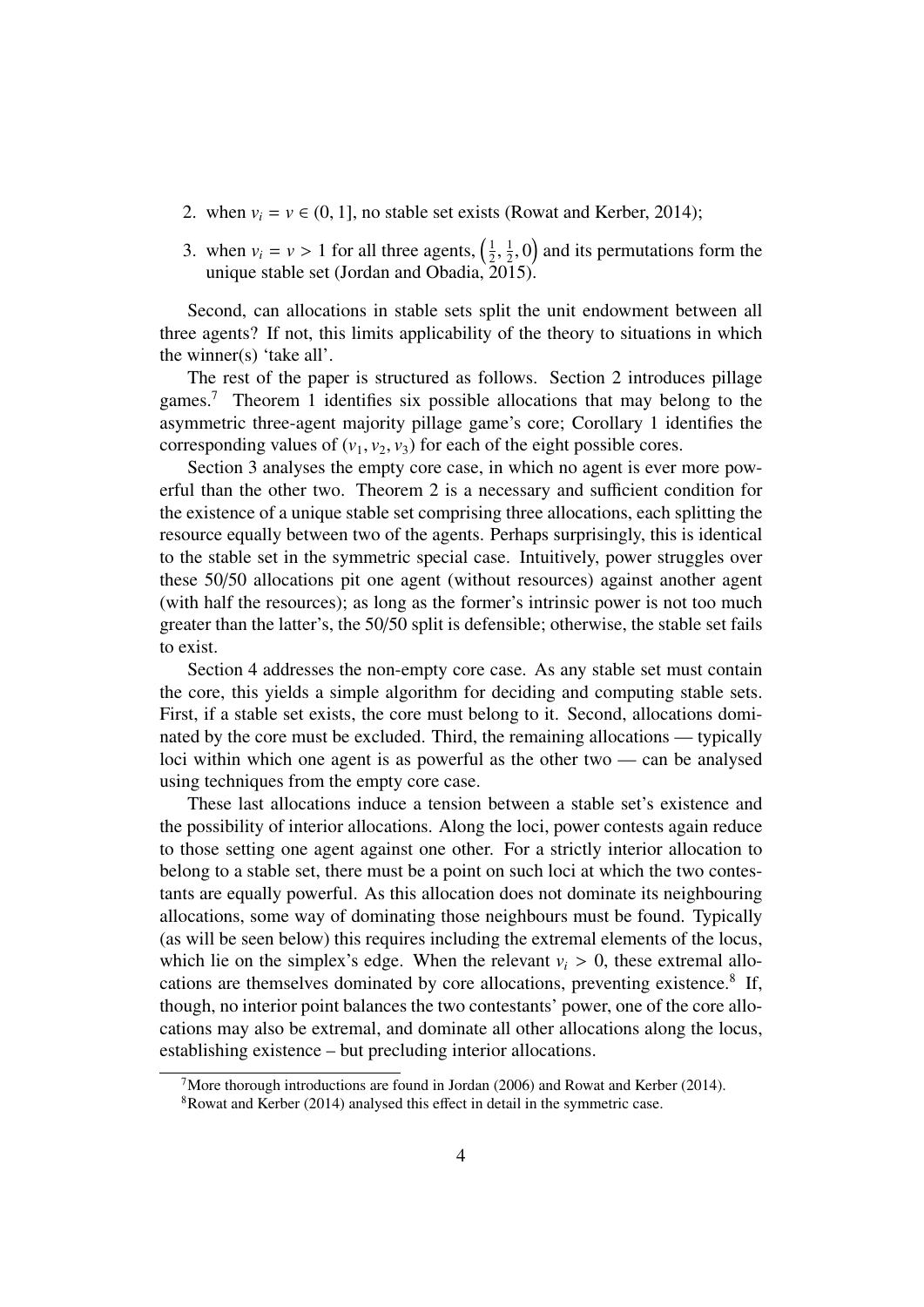Section 5 concludes the paper. To answer our two primary questions: nonexistence of stable sets is pervasive in this class of pillage games; strictly interior allocations only occur in special cases — including both new configurations and the symmetric case already known to the literature (Jordan, 2006, Theorem 3.3); when stable sets do exist, they are unique. Thus, for multiple stable sets in asymmetric majority pillage games, at least four agents are required (MacKenzie, Kerber, and Rowat, 2015). The link between the linear power function used here and the non-existence mechanism suggests that non-linear power functions may by better candidates for empirical tests of the theory.

#### 2 Pillage games

Let *I* be a finite set of *agents*, indexed by *i*. An *allocation* is a division of a unit resource among them, so that the *feasible set of allocations* is

$$
X \equiv \left\{ (x_i)_{i \in I} \middle| x_i \ge 0, \sum_{i \in I} x_i = 1 \right\}.
$$
 (2)

We index agents in two different ways. First, if we merely wish to label them, we use *<sup>i</sup>*, *<sup>j</sup>* and *<sup>k</sup>* or 1, 2 and 3. Second, if we wish to order agents by their intrinsic contributions to their coalitions' power, we use *<sup>a</sup>*, *<sup>b</sup>* and *<sup>c</sup>* such that

$$
v_a \ge v_b \ge v_c \ge 0. \tag{3}
$$

If we display an allocation's constituent coordinates, we do so in the natural order implied by our choice of index, whether  $x = (x_1, x_2, x_3)$  or — if we wish to order agents by intrinsic power —  $x = (x_a, x_b, x_c)$ . This does not imply that, for example,  $x_a = x_1$ .

Let ⊂ denote a proper set inclusion, and use ⊆ to allow the possibility of equality. Jordan (2006) defined a *power function* over subsets of agents and allocations, so that  $\pi : 2^I \times X \to \mathbb{R}$  satisfies:

(WC) if 
$$
C \subset C' \subseteq I
$$
 then  $\pi(C', x) \ge \pi(C, x) \forall x \in X$ ;

(WR) if 
$$
y_i \ge x_i
$$
 for all  $i \in C \subseteq I$  then  $\pi(C, y) \ge \pi(C, x)$ ; and

(SR) if  $\emptyset \neq C \subseteq I$  and  $y_i > x_i$  for all  $i \in C$  then  $\pi(C, y) > \pi(C, x)$ .

Simply, the axioms imply that more is better: by axiom WC, adding agents makes a coalition more powerful; by axiom WR, weakly adding resources makes a coalition weakly more powerful; axiom SR is a strict version of axiom WR. It is easily verified that function (1) is a power function.

The symmetry condition broken by this paper was introduced as an anonymity axiom in Rowat and Kerber (2014):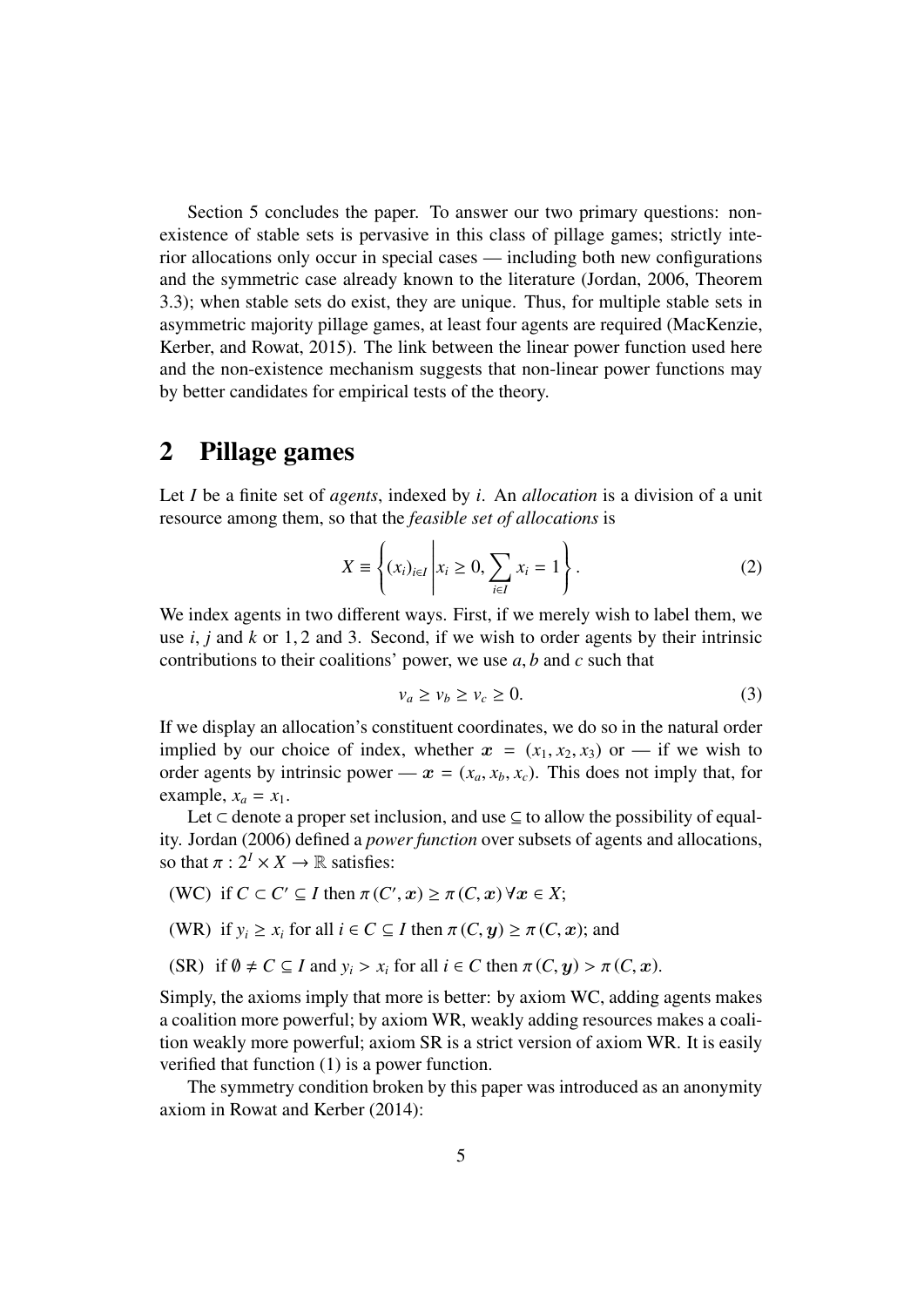(AN) let  $\sigma : I \to I$  be a bijective function permuting the agent set; if  $i \in C \Leftrightarrow \sigma(i) \in C'$  and  $x_i = x'_i$  $_{\sigma(i)}'$ , then  $\pi(C, x) = \pi(C', x')$ .

This prevents power depending on the identity of agents, allowing it to depend merely on their cardinality and resources. As noted in the introduction, prior to MacKenzie, Kerber, and Rowat (2015), all previous examples of power functions studied by the literature satisfied it.

The *wealth is power* (WIP) function defined in Jordan (2006),

$$
\pi_w(C, x) = \sum_{i \in C} x_i;
$$
 (4)

is a special case of power function (1) in which  $v_i = 0$  for all *i*.

An allocation y *dominates* an allocation x, written  $y \in x$ , iff

$$
\pi(W, x) > \pi(L, x);
$$

where  $W \equiv \{i \mid y_i > x_i\}$  and  $L \equiv \{i \mid x_i > y_i\}$  are called the *win set* and *lose set*, respectively. Thus, allocation  $y$  dominates allocation  $x$  if and only if the set of agents who benefit in a re-allocation from  $x$  to  $y$  (the win set,  $W$ ) are more powerful at the original allocation  $y$  than is the set of agents who lose from that re-allocation (the lose set, *L*). <sup>9</sup>

By the strict inequality, domination is irreflexive; by axiom SR, it is asymmetric. As in the general case (von Neumann and Morgenstern, 1953), dominance is not generally transitive.

For  $Y \subset X$ , let

$$
D(Y) \equiv \{x \in X | \exists y \in Y \text{ s.t. } y \succcurlyeq x\}
$$
\n
$$
(5)
$$

be the *dominion* of *Y*, the set of allocations dominated by an allocation in *Y*.

This paper studies asymmetric three player majority pillage games, defined as follows:

**Definition 1.** An asymmetric  $n = 3$  majority pillage game *is a profile*  $\langle I, X, (v_i)_{i \in I}, \pi \rangle$ , where  $I = \{1, 2, 3\}$ , *X is defined by equation* (2)  $(v_i)_{i \in I}$  are non-negative reals, and *where I* = {1, 2, 3}*, X is defined by equation* (2)*,*  $(v_i)_{i \in I}$  *are non-negative reals, and the power function*  $\pi$  *is defined by* (1).

#### 2.1 The core

The *core* is the set of undominated allocations,  $K \equiv X \backslash D(X)$ . Now define two types of allocation:

<sup>&</sup>lt;sup>9</sup>When referring to two allocations in the following, we may use *W* and *L* as a shorthand to indicate the agents benefiting and losing, respectively, from a move between them, even if we do not explicitly define them as such.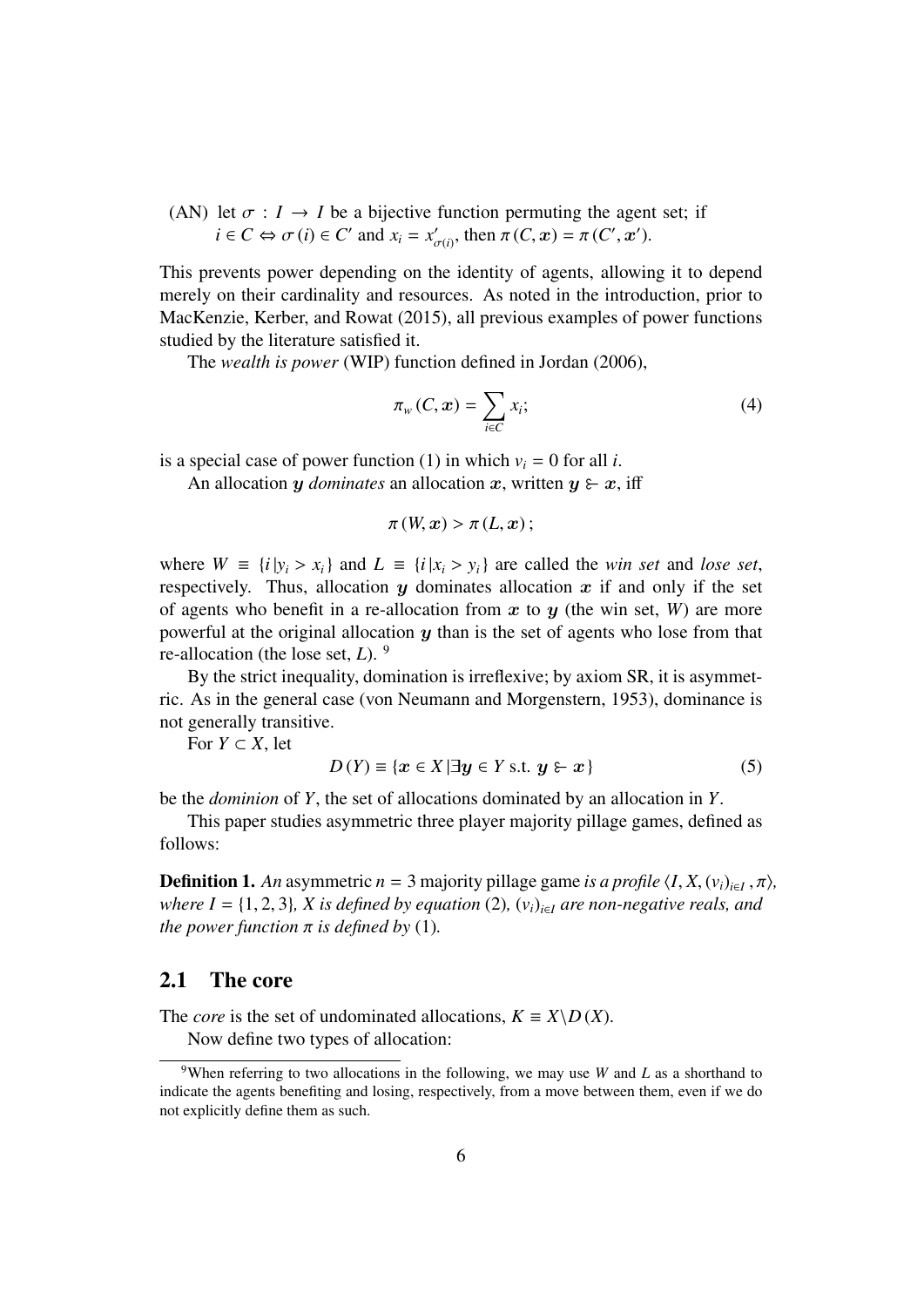**Definition 2.** *(Jordan, 2006): let*  $t^i \in X$  *be a* tyrannical *allocation such that*  $t^i_i = 1$ *and*  $t_j^i = 0$  *for all*  $j \neq i \in I$ .

*Let*  $\mathbf{b}^{ij}$  bilaterally balance *power, so that*  $\pi(\{i\}, \mathbf{b}^{ij}) = \pi(\{j\}, \mathbf{b}^{ij})$  when  $b_k^{ij} = 0$  distinct gents *i i* and *k for distinct agents i*, *j and k.*

Thus, given power function (1), we have:

$$
b_i^{ij} = \frac{1}{2} (1 - v_i + v_j).
$$
 (6)

Then:

Theorem 1. *In the asymmetric n* = 3 *majority pillage game, the core can contain* no allocations other than  $t^1, t^2, t^3, b^{12}, b^{13}$  and  $b^{23}$ :

- *1.*  $t^{i}$  *belongs to the core iff*  $v_{i} \ge v_{j} + v_{k} 1$ *; and*
- 2. *b*<sup>*i*</sup> *belongs to the core iff*  $v_k = 0$  *and*  $v_j \in (v_i 1, v_i + 1)$ *.*

*Proof.* First, consider the allocations that assign the resource exclusively to a single agent. These are, by definition,  $t^1$ ,  $t^2$  and  $t^3$ . Each  $t^i$  belongs to the core when  $v_i \ge v_i + v_k - 1$ .

Now consider the allocations that split the resource between two agents, say *i* and *j*, so that  $x_k = 0$ . For these agents to defend their holdings against the other two, the following inequalities must be satisfied:

$$
x_i + v_i \ge x_j + v_j + v_k;
$$
  

$$
x_j + v_j \ge x_i + v_i + v_k.
$$

Combining these requires  $x_j + v_j + 2v_k \le x_i + v_i + v_k \le x_j + v_j$ . As all the numbers are non-negative, this forces  $v_k = 0$ . Thus,  $x_i + v_i = x_j + v_j > x_k = 0$  which, with the unit endowment constraint, yields  $x_i = \frac{1}{2}$  $\frac{1}{2}(1 - v_i + v_j)$  and  $x_j = \frac{1}{2}$  $\frac{1}{2}(1 + v_i - v_j),$ which yield the  $b^{ij}$ . Constraining  $b^{ij}$  $i_j$  and  $b_j$ <sup>i</sup> <sup>*ij*</sup> to lie in (0, 1) yields the interval condition for  $v_j$  in the statement of the Theorem.

Finally consider allocations that split the resource between all three agents. By the same reasoning as above, these now require

$$
2x_i + x_j + 2v_i + v_j \le x_i + v_i + x_k + v_k \le x_j + v_j;
$$

for all distinct agents *i*, *j* and *k*. This requires, in the case above,  $x_i = v_i = 0$ ; by permutation, these conditions must apply to all agents, an impossibility by the unit endowment.

The conditions under which the allocations belong to the core are direct consequences of the requirement that each agent holding resources must be at least as powerful as the other two combined.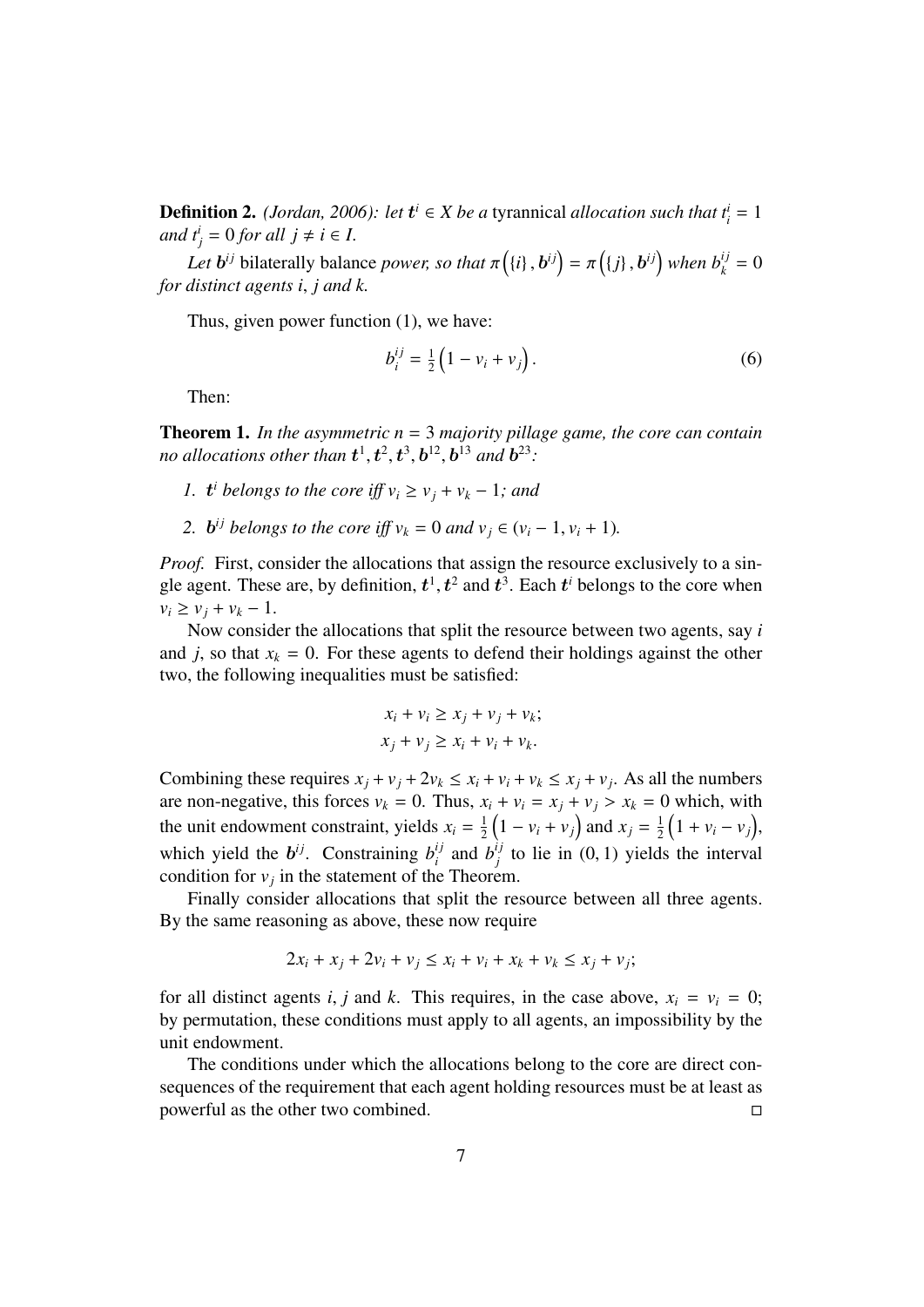As a  $b^{ij}$  can belong to the core only if both  $t^i$  and  $t^j$  do, the following correspondences between cores and parameters holds:

Corollary 1.  $I. K = \emptyset$ :

$$
v_a < v_b + v_c - 1. \tag{7}
$$

- 2.  $K = \{t^a\}$  $v_a \ge v_b + v_c - 1$ ,  $v_b < v_a + v_c - 1$ . (8)
- 3.  $K = \{t^a, t^b\}$ :  $(v_b \ge v_a + v_c - 1)$  and  $(0 < v_c < v_a + v_b - 1)$ ; *or* (9)

$$
v_c = 0 < v_b = v_a - 1. \tag{10}
$$

4. 
$$
K = \{t^a, t^b, b^{ab}\}:
$$
  
 $v_c = 0, v_b \in (v_a - 1, v_a].$  (11)

$$
5. \ \ K=\left\{\boldsymbol{t}^a,\boldsymbol{t}^b,\boldsymbol{t}^c\right\}:
$$

$$
v_c \ge v_a + v_b - 1 \text{ and } v_c > 0; \text{ or } (12)
$$

$$
v_a = 1 > v_b = v_c = 0.
$$
 (13)

6. 
$$
K = \{t^a, t^b, t^c, b^{ab}\}:
$$
  
 $v_c = 0 < v_b \le 1 - v_a.$  (14)

7. 
$$
K = \{t^a, t^b, t^c, b^{ab}, b^{ac}\}
$$
:  
  $0 = v_c = v_b < v_a \le 1.$  (15)

8. 
$$
K = \{t^a, t^b, t^c, b^{ab}, b^{ac}, b^{bc}\}
$$
:  
 $v_c = v_b = v_a = 0.$  (16)

The corollary follows directly from the theorem's requirement that each agent holding resources must be at least as powerful as the other two combined. Each case enumerated simply instantiates the theorem's conditions for the inclusion or exclusion of the  $t^i$  and  $b^{ij}$ . Case 4 modifies the condition for  $b^{ab}$ 's inclusion in light of  $v_a \ge v_b$ .

Note that the core excludes the following configurations:

$$
\left\{ {{\boldsymbol{t}}^a,{\boldsymbol{t}}^b,{\boldsymbol{t}}^c,{\boldsymbol{b}}^{ac}} \right\},\left\{ {{\boldsymbol{t}}^a,{\boldsymbol{t}}^b,{\boldsymbol{t}}^c,{\boldsymbol{b}}^{bc}} \right\},\left\{ {{\boldsymbol{t}}^a,{\boldsymbol{t}}^b,{\boldsymbol{t}}^c,{\boldsymbol{b}}^{ab},{\boldsymbol{b}}^{bc}} \right\},\left\{ {{\boldsymbol{t}}^a,{\boldsymbol{t}}^b,{\boldsymbol{t}}^c,{\boldsymbol{b}}^{ac},{\boldsymbol{b}}^{bc}} \right\}.
$$

Further note that, under the conditions of inequalities and equalities in (10),  $\boldsymbol{b}^{ab} = \boldsymbol{t}^b.$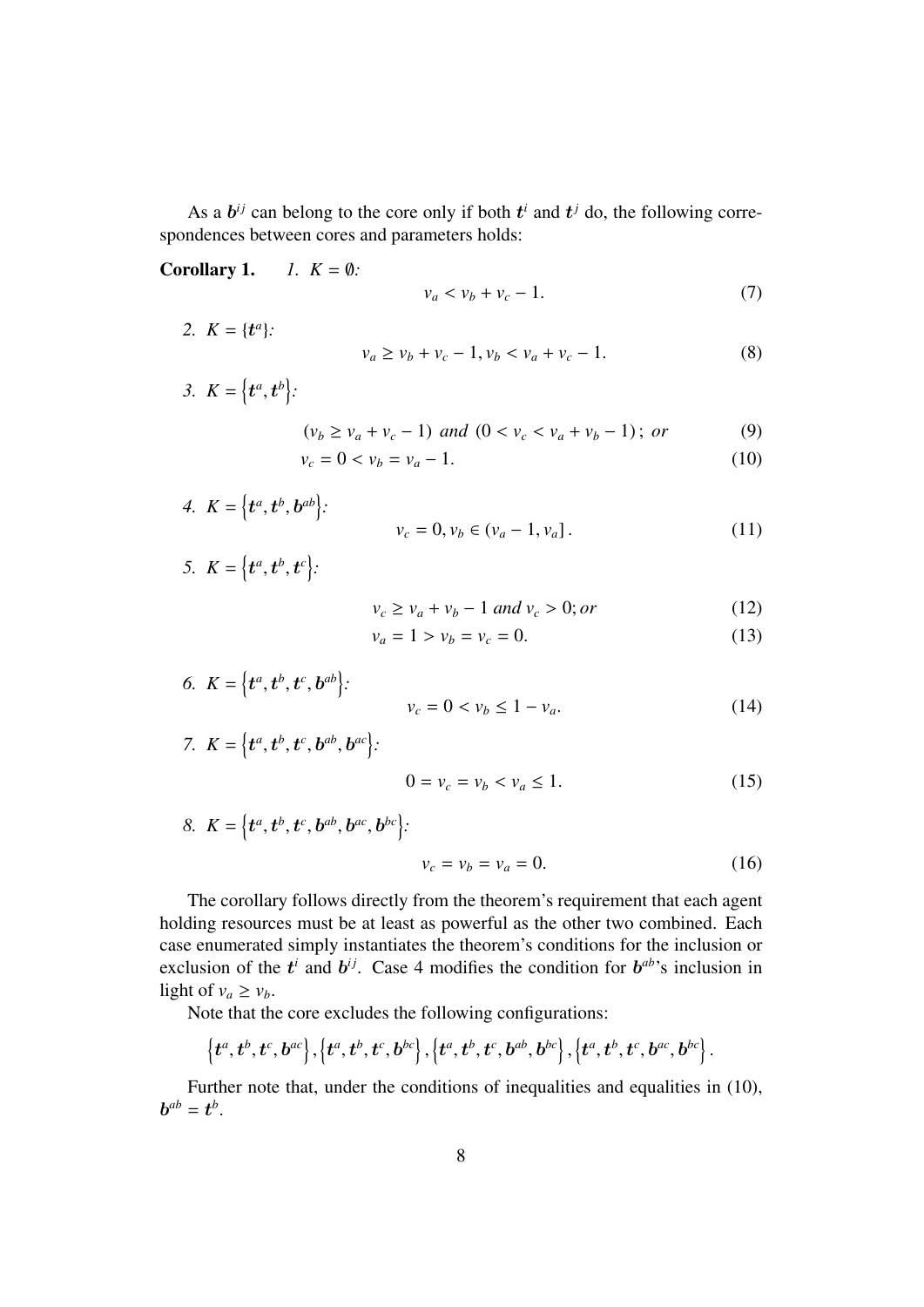#### 2.2 Stable sets

The *stable set* is the original von Neumann and Morgenstern (1953) solution concept, initially just called the 'solution'. Unlike the core, which is defined pointwise, it is defined setwise, making it harder to compute. Intuitively, a set of allocations is stable if they satisfy internal stability (no allocation in a stable set dominates another) and external stability (every allocation outside a stable set is dominated by at least one allocation in a stable set).

More precisely, a set of allocations,  $S \subseteq X$ , is a *stable set* iff it satisfies *internal stability*,

$$
S \cap D(S) = \emptyset; \tag{IS}
$$

and *external stability*,

$$
S \cup D(S) = X. \tag{ES}
$$

The conditions combine to yield  $S \equiv X \backslash D(S)$ .

While stable sets may not exist, or may be non-unique, the core necessarily belongs to any stable set; when the core also satisfies external stability, it is the unique stable set. Jordan (2006) proved that a pillage game's stable set has the property of being the set of allocations that are undominated given a consistent set of expectations about what subsequent domination operation would be attempted following the initial one.

### 3 The empty core

The analysis in this section extends that in Jordan and Obadia (2015) to the asymmetric case. The core is empty when inequality  $(7)$  holds, so that even  $t^a$  is not defensible.

The following lemma generalises Jordan and Obadia (2015, Lemma 3.4(i)) beyond its symmetric case of  $v_1 = v_2 = v_3$ :

Lemma 1. *Suppose that S is internally stable in an n* = 3 *asymmetric majority* pillage game with an empty core. If  $x$  and  $x'$  belong to S, then there exists an  $i \in I$  such that  $x_i = x'_i$ *i . Equivalently, an empty core implies that, if distinct* x *and*  $x'$  belong to *S*, then  $W \equiv \{i \in I | x_i > x'_i\}$  $\{i\}$  and  $L \equiv \{i \in I \mid x_i < x'_i\}$  $\mathcal{C}_i$  are necessarily *singletons.*

*Proof.* Assume, contrary to the lemma, that there exist  $x, x' \in S$  such that  $x_i \neq x'_i$  for all  $i \in I$ . Then, without loss of generality, we generically have that  $x_i > x'$ ,  $x_i$ *i* for all *i* ∈ *I*. Then, without loss of generality, we generically have that  $x_i > x'_i$ <br>*x'* and  $x_i < x'$ . This vields a contradiction:  $x_j$ ,  $x_j$  <  $x_i'$ *j* and  $x_k < x'_k$ *k* . This yields a contradiction:

1. the empty core property requires that  $x_i + v_i < 1 - x_i + v_j + v_k$  for all  $x \in X$ and distinct *i*,  $j, k \in I$ ;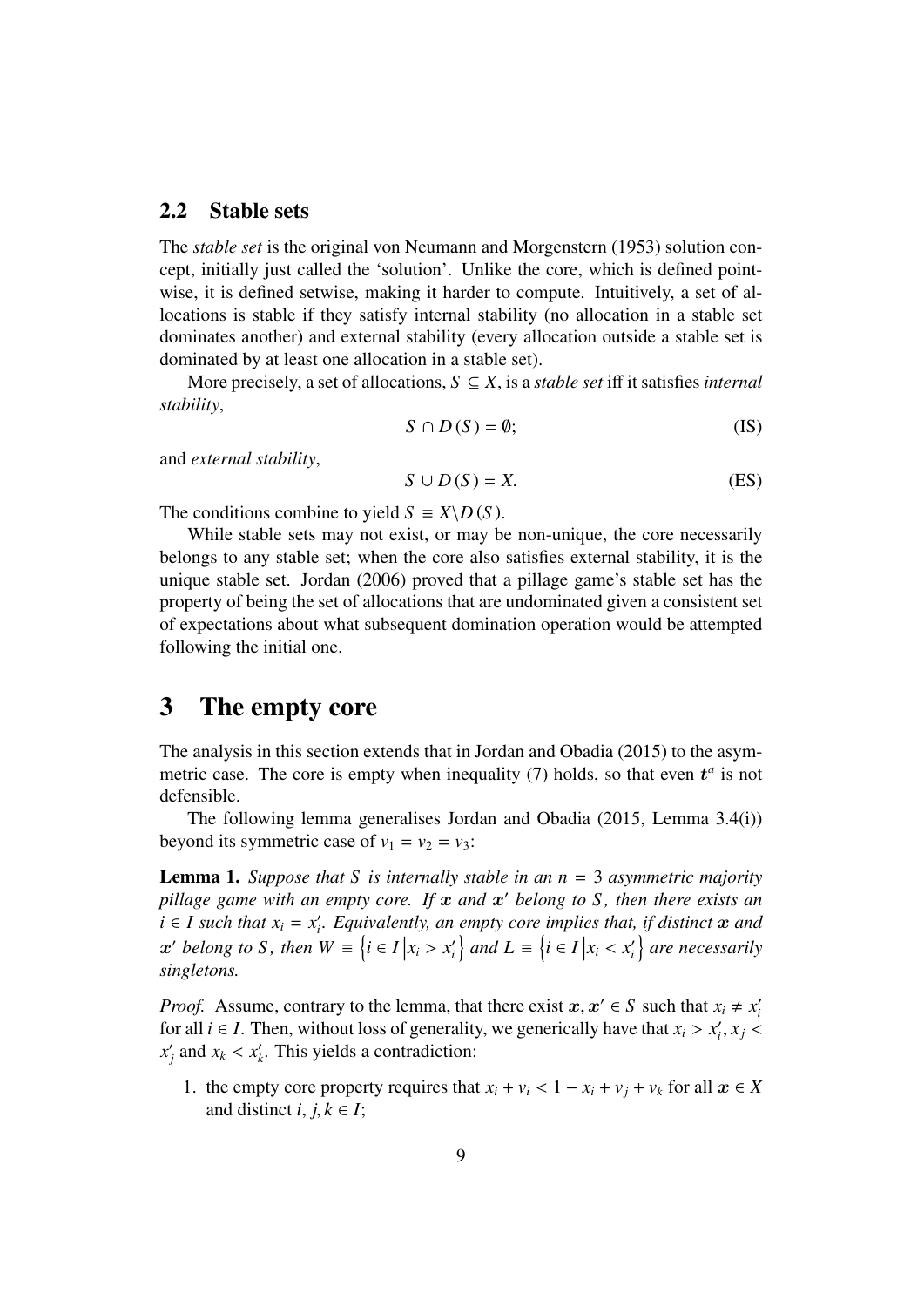2. internal stability requires that  $x' \notin x$ , so that  $x_i + v_i \geq 1 - x_i + v_j + v_k$ .

Thus, for two internally stable allocations there must, therefore, exist at least one agent for whom  $x_i = x'_i$ . When these allocations are distinct,  $x_j - x'_j =$ *i*  $-\left(x_k - x'_k\right)$  $h(k) \neq 0$ , so that *W* and *L* as defined above are singletons that exclude *i*. <u>△</u> △ □

Intuitively, the empty core property ensures that the loci of allocations at which one agent is just as powerful as the other two lies outside the set of feasible allocations, *X*. Internal stability requires that all pairs of allocations in an internally stable set lie on opposite sides of the balance of power locus equating the power of *W* with that of *L* (q.v. Beardon and Rowat, 2013). Thus, the empty core means that pairs of allocation that align two agents against one cannot belong to an internally stable set. The relevant balances of power can therefore only involve two agents, so that each bilateral comparison requires the indifference of a third agent.

The following lemma generalises Jordan and Obadia (2015, Lemma 3.5(i)) beyond the symmetric case of  $v_1 = v_2 = v_3$ :

#### Lemma 2. *Suppose that S is internally stable in an n* = 3 *asymmetric majority pillage game with an empty core. Then S has no more than three elements.*

The proof establishes that, under the lemma's conditions, an internally stable set cannot contain four allocations. This prevents it having more than four, establishing the result. Specifically, the proof rules out the possibility of more than three allocations for which agent *i*'s share is constant: as the win and lose sets *W* and *L* (both singletons), are constant over such allocations, there cannot – by axiom SR – be two allocations on one side of the locus of allocations such that  $\pi(W, x) = \pi(L, x)$ . If there were, one of the sets would be able to enforce a move from one to the other. $10$ 



Figure 1: Collinear, internally stable x, y and z with  $x_1 = y_1 = z_1$ 

<sup>&</sup>lt;sup>10</sup>The proofs of Theorem 2.9 in Jordan (2006) and Theorem 1 of Kerber and Rowat (2011) used similar reasoning.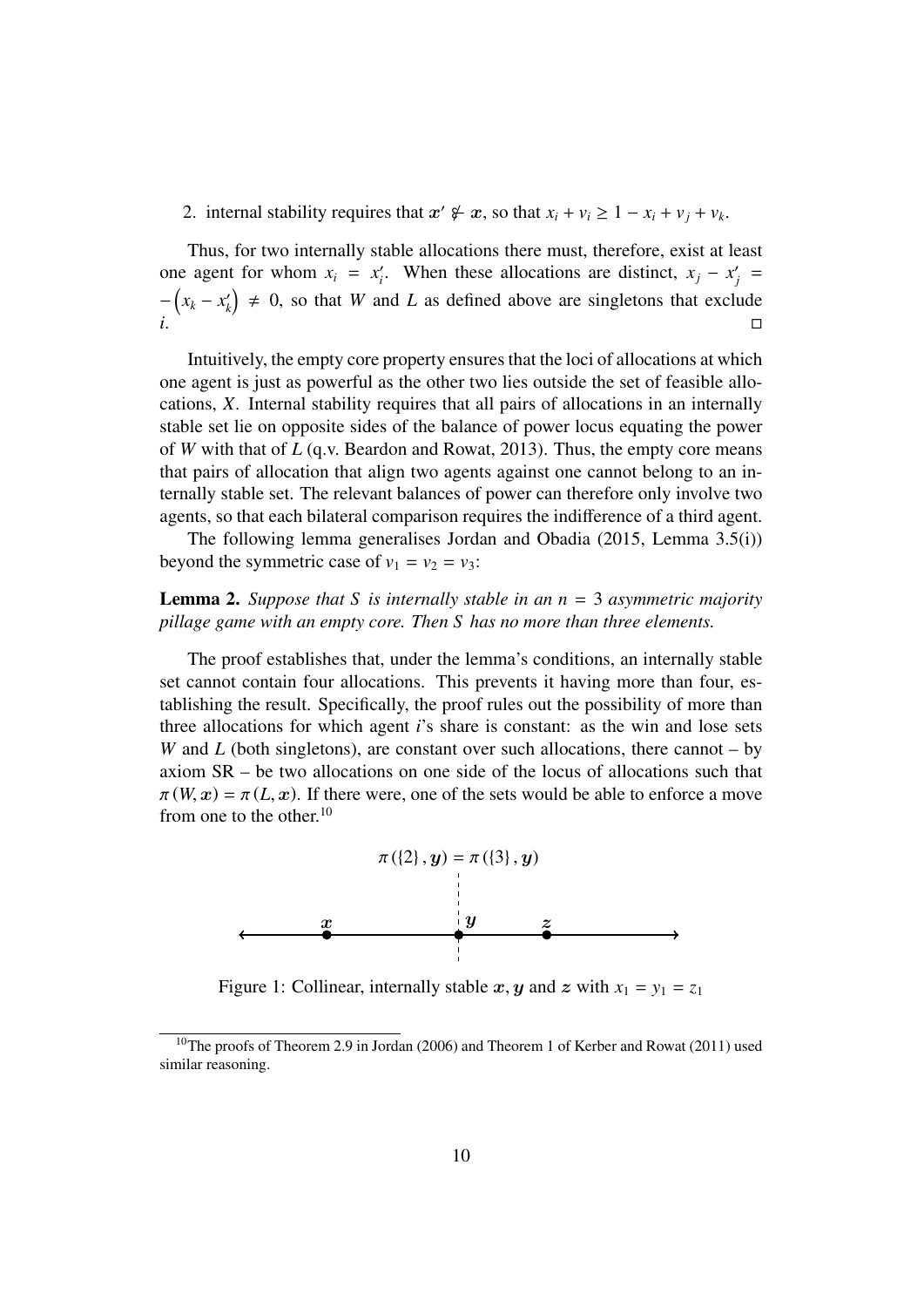*Proof.* Consider three points,  $x, y$  and  $z$ , in an internally stable set *S*. By Lemma 1, the line running between any two of these must be parallel to the edge of the simplex *X*. Without loss of generality, there are two possible configurations:

- 1.  $x, y$  and z are collinear, as depicted in Figure 1, with (wlog)  $x_1 = y_1$  =  $z_1, x_2 > y_2 > z_2$  and  $x_3 < y_3 < z_3$ . As  $\pi({2}, x) > \pi({2}, y) > \pi({2}, z)$  and  $\pi({3}, x) < \pi({3}, y) < \pi({3}, z)$ , internal stability requires that  $\pi({2}, y) =$  $\pi({3}, y)$ . Now seek to place a distinct  $w \in S$ :
	- (a) it cannot be that  $w_1 = x_1$  as this would leave w with another allocation on the same side of the balance of power locus between agents 2 and 3 (q.v. Figure 1): the more extreme of those two allocations would dominate the other (Beardon and Rowat, 2013).
	- (b) it cannot be that  $w_1 \neq x_1$ . By Lemma 1, this would require both that  $w_2 = x_2$  and  $w_3 = y_3$  and that w and z share a coordinate. This latter condition cannot be fulfilled:  $w_1 \neq x_1 = z_1$ ;  $w_2 = z_2 \Rightarrow x_2 = z_2$ , a contradiction;  $w_3 = z_3 \Rightarrow y_3 = z_3$ , again a contradiction.



Figure 2: Triangular, internally stable x, y and z with  $x_1 = y_1$ ,  $y_2 = z_2$  and  $z_3 = x_3$ 

2.  $x, y$  and  $z$  are triangular, as depicted in Figure 2, with  $x_1 = y_1, y_2 = z_2, z_3 =$ *x*<sub>3</sub>. Again, seek to place a distinct  $w \in S$ :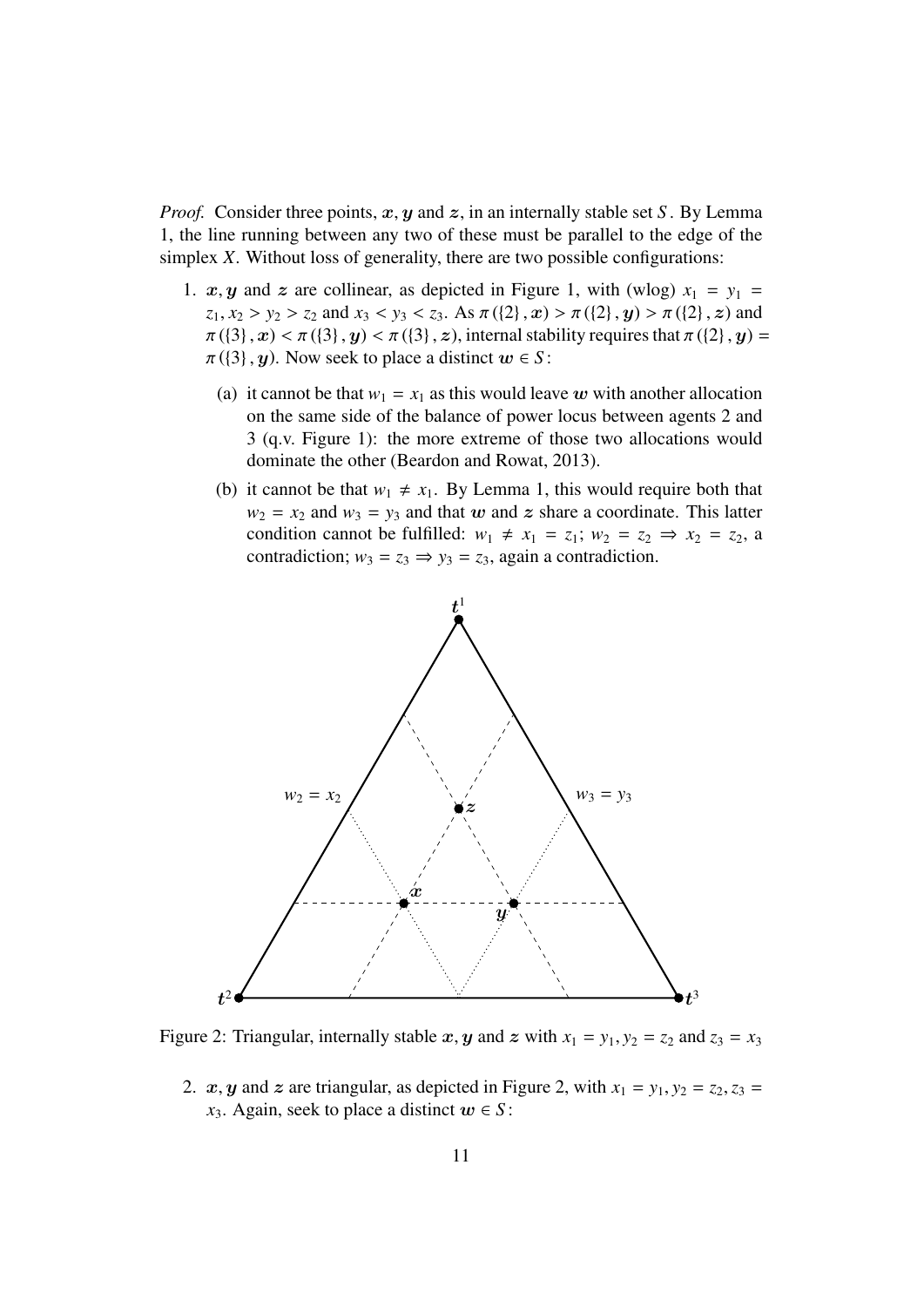- (a) w cannot lie on any of the three lines passing through any two of  $x, y$ and  $z$  as this would return us to the second subcase, above. This rules out  $w_1 = x_1$ ,  $w_2 = y_2$  or  $w_3 = z_3$ .
- (b) by the previous subcase, we are only left with  $w_2 = x_2$ , the dotted line passing through  $x$  in Figure 2. By Lemma 1, there must be an agent  $i \neq 2$  such that  $w_i = y_i$ . It cannot be  $i = 1$ : if  $w_1 = x_1$  then, as  $x_1 = y_1$ in this case, it would follow that  $w = x$ . This requires  $w_3 = y_3$ , the dotted line through y in Figure 2. Finally, Lemma 1 forces  $w_1 = z_1$ . We shall now see that this forces a contradiction:

| $w_1 + w_2 = z_1 + x_2$ by the implications of Lemma 1 derived above; |
|-----------------------------------------------------------------------|
| $= 1 - w_3$ by feasibility of w;                                      |
| $= 1 - y_3$ by the implication of Lemma 1 derived above;              |
| $= y_1 + y_2$ by feasibility of y;                                    |
| $= x_1 + z_2$ by the definition of this case.                         |
|                                                                       |

The right hand sides of the first and last lines allow us to define

$$
k \equiv x_1 - x_2 = z_1 - z_2.
$$

As  $w$  and  $z$  are feasible.

$$
x_1 + x_2 + x_3 - k = z_1 + z_2 + z_3 - k \Rightarrow 2x_2 + x_3 = 2z_2 + z_3
$$

where the implication follows from the definition of *k*. As this case requires  $x_3 = z_3$ , the previous equality forces  $x_2 = z_2$ , so that  $x = z$ , the contradiction.

We have therefore eliminated the possible configurations for four allocations in an internally stable set. This also disallows more than four such allocations, establishing the result.

Figure 2 illustrates the lemma's second case: once  $x, y$  and  $z$  are placed, in a triangle, there is no place for a distinct  $w$  that shares a coordinate with each of them.

**Definition 3.** Let  $s^{ij}$  be the allocation that splits the resource equally between *agents i and j, so that*  $s_i^{ij} = s_j^{ij} = \frac{1}{2}$  $\frac{1}{2}$ .

Thus, unlike the  $b^{ij}$  previously defined, the  $s^{ij}$  need not balance power. Then:

Lemma 3. *Suppose that S is stable in an n* = 3 *asymmetric majority pillage game* with an empty core. Then  $S = \{s^{12}, s^{13}, s^{23}\}.$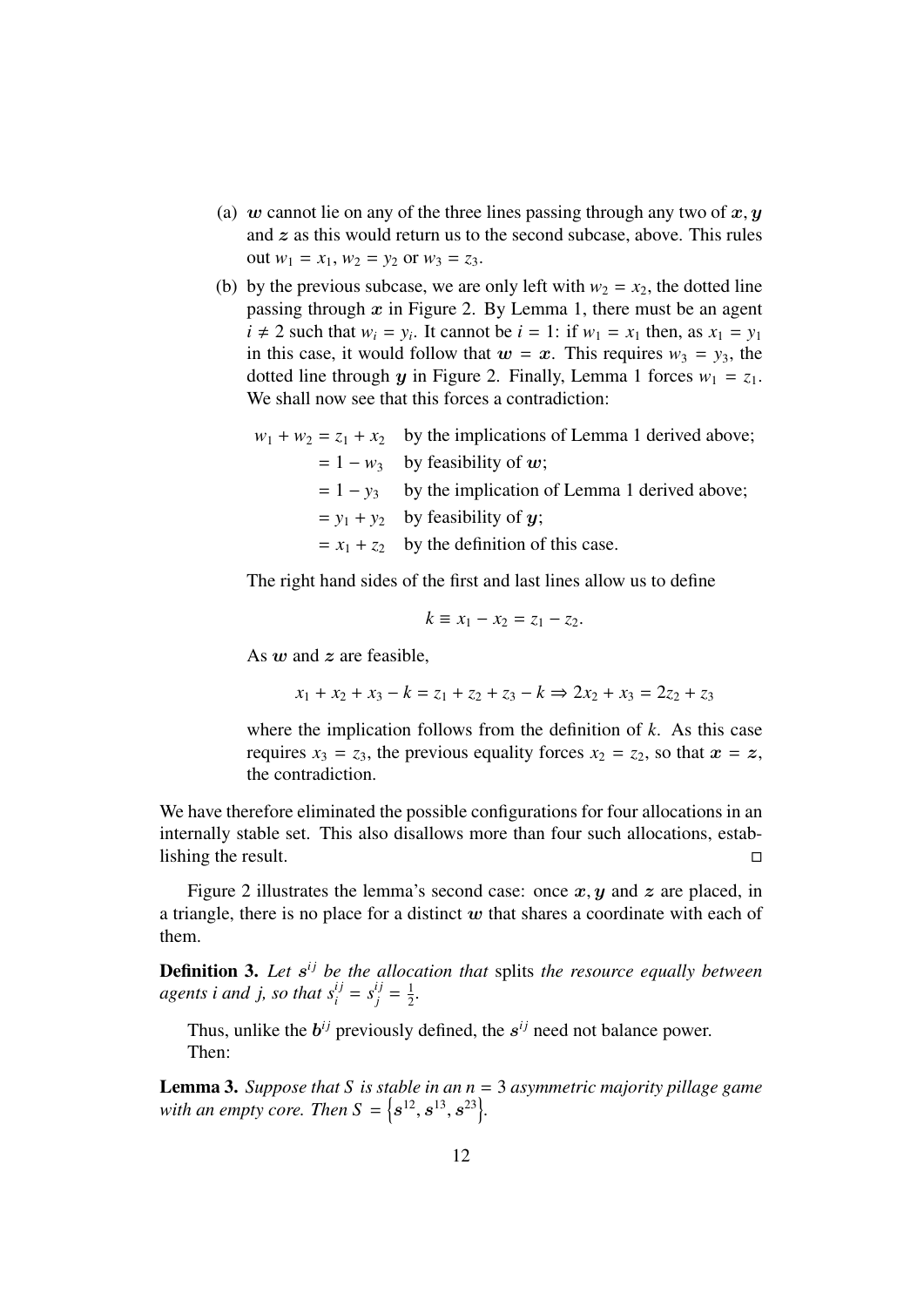*Proof.* The largest possible *S* contains, by Lemma 2, three elements,  $\{x, y, z\}$ . Consider that possibility first.

By Lemma 1, there are again two possible configurations of three internally stable allocations:

1. *linear*, so that (wlog)  $\bar{x} \equiv x_1 = y_1 = z_1$ , as in Figure 1. Further, let  $x_2 >$  $y_2 > z_2$ , so that  $x_3 < y_3 < z_3$ . It follows that  $x = (\bar{x}, 1 - \bar{x}, 0)$ . Were it otherwise, there would exist a feasible x' with  $x'_2 > x_2$ ,  $x'_3 < x_3$  and  $x'_1 = \bar{x}$ .<br>External stability requires it to be dominated by one of x u and z. All three External stability requires it to be dominated by one of  $x, y$  and  $z$ . All three possibilities require the same conditions:

$$
\pi (\{3\}, x') > \pi (\{2\}, x') \Leftrightarrow x'_3 + v_3 > x'_2 + v_2.
$$

However, internal stability's requirement that  $y \notin x$  implies  $x_3 + v_3 \leq$  $x_2 + v_2$ , contradicting — by definition of  $x'$  — the above inequality.

Similar reasoning establishes that  $z = (\bar{x}, 0, 1 - \bar{x})$ .

Now consider  $x'' \equiv \frac{1}{2}$  $\frac{1}{2}(y+z) + (\varepsilon, 0, -\varepsilon)$  for small  $\varepsilon > 0$ . (As  $x, y$  and  $z$ ) that  $x'' \in Y$ . None of  $x, y$  and  $z$  dominate  $x''$ . are distinct,  $x_1 < 1$  so that  $x'' \in X$ .) None of  $x, y$  and  $z$  dominate  $x''$ :

- (a) for z to dominate x'', it must be that  $\pi({3}, x'') > \pi({1, 2}, x'')$ . As,<br>by the empty core property this inequality does not hold even at  $t^2$  it by the empty core property, this inequality does not hold even at  $t^2$ , it cannot – by axiom  $SR$  – hold at  $x''$  either.
- (b) for x or y to dominate x'', it must be that  $\pi({2}, x'') > \pi({1, 3}, x'')$ .<br>The same reasoning as in the previous case excludes this The same reasoning as in the previous case excludes this.

Thus, this case fails to satisfy external stability.

2. *triangular*. We first establish that each of the three allocations must set one component to zero. Suppose otherwise, so that  $x > 0$ , with  $x_1 = y_1, y_2 = z_2$ , and  $z_3 = x_3$ , as in Figure 2. Then there exists a feasible  $x''' \equiv x + (\varepsilon, -2\varepsilon, \varepsilon)$ <br>for small  $\varepsilon > 0$ . This is undominated by  $x, y$  or  $z$ . for small  $\varepsilon > 0$ . This is undominated by x, y or z.

First consider  $x \notin x'''$ : let  $W = \{i \mid x_i > x''_i$ <br> *i*<sup>1</sup> 3) so that  $x \in x'''$  requires  $\{i \mid x''_i \} = \{2\}$  and  $L \equiv \{i \mid x''_i > x_i\} =$  $\{1, 3\}$ , so that  $x \in x^{\prime\prime\prime}$  requires

$$
x_2''' + v_2 > x_1''' + v_1 + x_3''' + v_3.
$$

An empty core implies that  $1 + v_2 < v_1 + v_3$  which — as  $x_2^{\prime\prime\prime} \le 1$  and  $x^{\prime\prime\prime} + x^{\prime\prime\prime} > 0$  — contradicts the previous domination inequality  $x_1^{\prime\prime\prime} + x_3^{\prime\prime\prime} \geq 0$  — contradicts the previous domination inequality.

Establishing that neither  $y \varepsilon x'''$  nor  $z \varepsilon x'''$  makes use of a case distinction: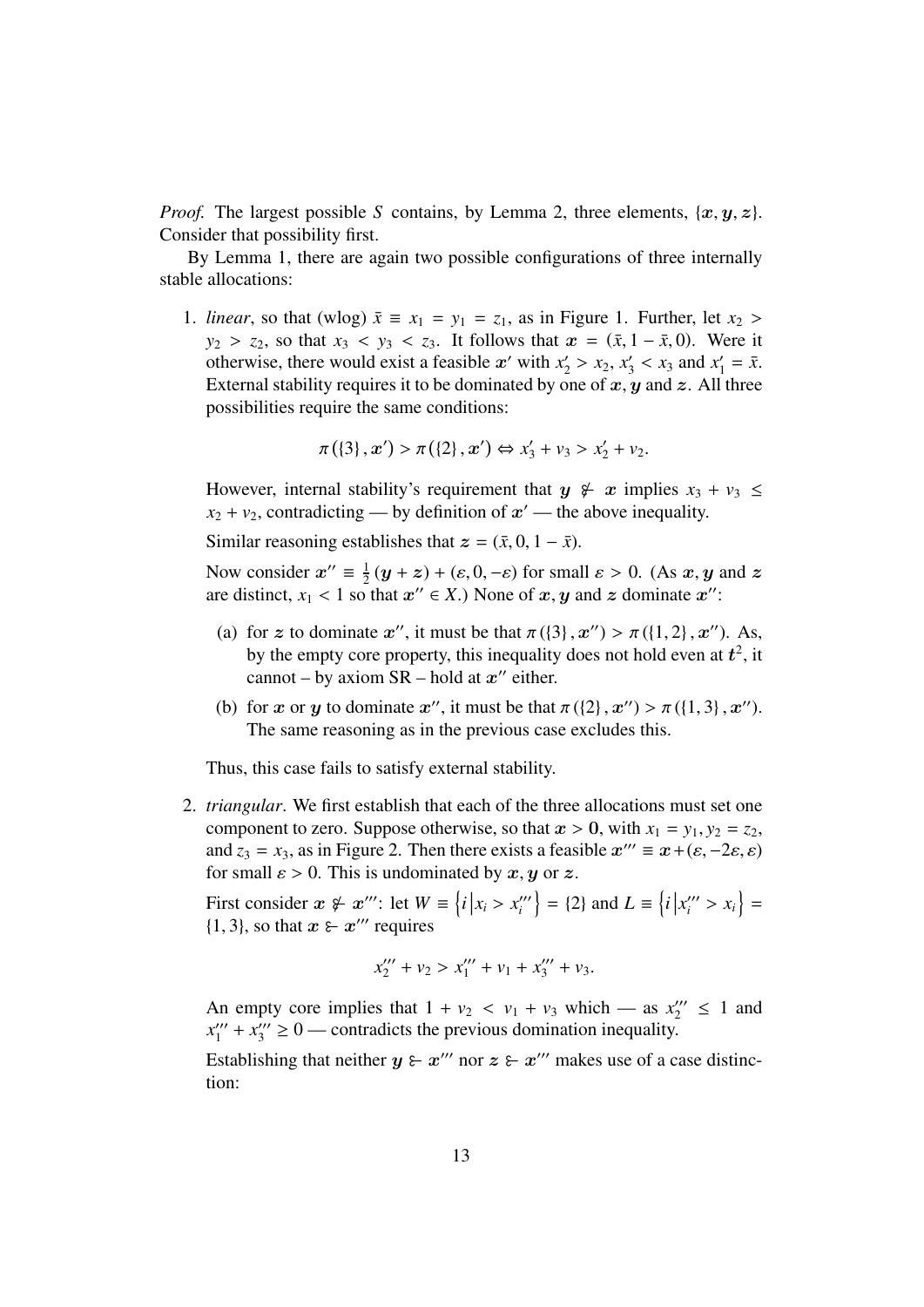- (a) In addition to the above, let  $x_2 < y_2 = z_2$ . In this case, demonstration that  $y \notin x'''$  and  $z \notin x'''$  is identical: both set  $W = \{2\}$  and  $L = \{1, 3\}$ ,<br>and both lead – following calculations like those for  $x \notin x'''$  – to and both lead – following calculations like those for  $x \not\in x'''$  – to contradiction.
- (b) Now let  $x_2 > y_2 = z_2$ . Then, for  $y \notin x'''$ ,  $W = \{3\}$  and  $L = \{1, 2\}$ , vielding the same type of contradiction as before For  $z \notin x'''$ ,  $W =$ yielding the same type of contradiction as before. For  $z \notin x'''$ ,  $W =$  ${1}$  and  $L = {2, 3}$ , but a contradiction is again produced in the same way.

By Lemma 1, we need only consider two types (without loss of generality) of triangular configurations; as just established, at least one component of each allocation must be zero, leaving:

- (a)  $x = (a, 0, 1 a)$ ,  $y = (a, 1 a, 0)$ , and  $z = (0, 1 a, 1 a)$ , so that by the resource constraint –  $a = \frac{1}{2}$  $\frac{1}{2}$ . This is  $\{s^{12}, s^{13}, s^{23}\}$ , the lemma's result.
- (b)  $x = t^1, y = t^2$  and  $z = t^3$ . This, however, cannot satisfy external<br>stability as for any internal feasible allocation, only one agent benefits stability as, for any internal feasible allocation, only one agent benefits from a move to one of the tyrannical allocations, while two lose. As the core is empty, this cannot allow dominance.

Now consider the possibility that *S* contains only two elements. This suffers from the same failure of external stability as the linear case considered above, so may be eliminated.

Finally, an *S* that contains only a single element is even less able to satisfy external stability than one containing that element and a second, a case which we have just eliminated.

To summarise the proof, Lemma 1 leaves two possible configurations for a three-element stable set, the linear and the triangular. Linear sets of three elements necessarily fail to dominate some allocations lying off their line, violating external stability. Each allocation in a triangular configuration must set at least one term to zero: if not, the allocations will leave undominated some more extremal allocations; the equal split configuration then also ensures that the allocations between them are dominated.

The main result of this section generalises Jordan and Obadia (2015, Theorem 3.7) beyond the symmetric case:

Theorem 2. *For an n* = 3 *asymmetric majority pillage game with an empty core,*  $v_a \leq \frac{1}{2}$  $\frac{1}{2} + v_c$  is necessary and sufficient for internal stability of  $S = \{s^{12}, s^{13}, s^{23}\}\$ .<br>  $\frac{1}{2}$  core condition (7) suffices for the external stability of S, leaving it the *Empty core condition* (7) *suffices for the external stability of S, leaving it the unique stable set when it is internally stable.*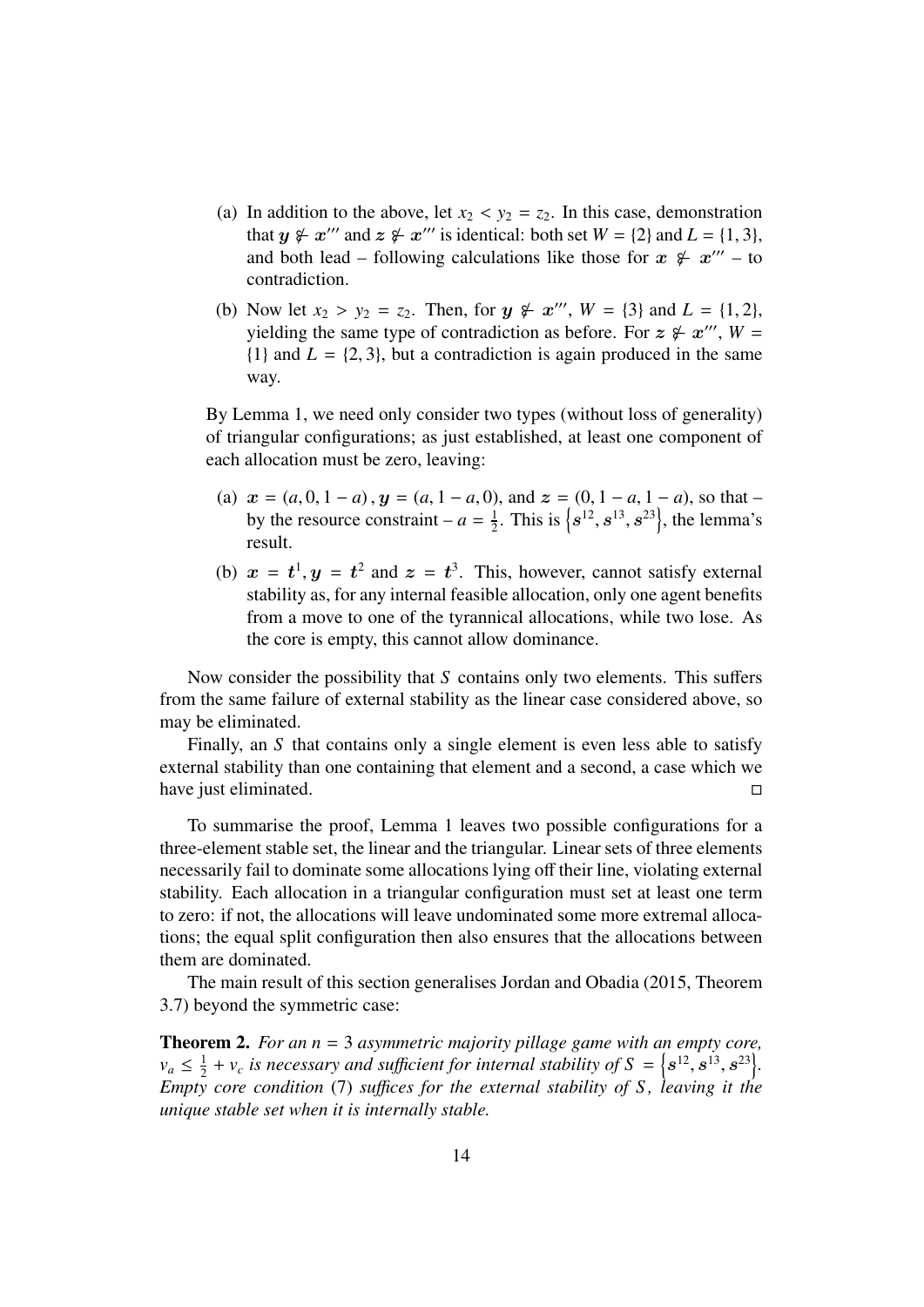*Proof.* By Lemma 3, the only candidate stable set is  $S = \{s^{12}, s^{13}, s^{23}\}\$ .

Internal stability requires that no allocation in *S* dominates any other. Thus, internal stability implies  $v_i \leq \frac{1}{2}$  $\frac{1}{2} + v_j$  for all *i* and *j*. By inequality (3)'s ordering of  $v_a$ ,  $v_b$  and  $v_c$ , this is equivalent to  $v_a \leq \frac{1}{2}$ <br>Now establish the other direction, that this  $\frac{1}{2} + v_c$ , the lemma's stated inequality. Now establish the other direction, that this inequality implies internal stability, thus preventing even the easiest possible domination fails within *S* fails. By the resource monotonicity axioms, it must be that  $s^{ab} \notin s^{bc}$ : the agent with the greatest intrinsic strength (but no resources) cannot defeat that with the least intrinsic strength (but with half the resources); this is equivalent to the lemma's inequality.

External stability requires that each  $x \in X \setminus S$  is dominated by an  $s \in S$ . For any such x there are distinct agents such that  $x_j$ ,  $x_k < \frac{1}{2}$ <br>(3) empty core inequality (7) implies that  $1 + y_i < y_i + y_i$  $\frac{1}{2}$ . Further, by inequality (3), empty core inequality (7) implies that  $1 + v_i < v_j + v_k$  for these agents *j* and *k*. As  $x_i \le 1$  and  $x_j$ ,  $x_k \ge 0$ , it follows that  $x_i + v_i < x_j + v_j + x_k + v_k$ , so that  $s^{jk} \in \mathbf{x}$ , establishing external stability establishing external stability.

This result generalises that in Jordan and Obadia (2015), the symmetric case, when  $n = 3$ . It may be surprising that the allocations in the stable set do not vary with  $v_i$  until the set ceases to exist. Intuitively, the empty core condition limits the relative strength of the intrinsically strongest agent. This prevents any single agent overpowering the other two for any allocation. As a result, the only power contests that must be considered are those between singleton coalitions. The theorem's bound on relative power ensures that the intrinsically least powerful agent with half of the resource can defend itself against the most powerful with none of the resource. Thus, power need not be equally balanced at the  $s^{ij}$  allocations: while  $v_a$  increases relative to  $v_c$ , there is no distortion in *S* until the asymmetry becomes too large, and internal stability fails completely.

### 4 The non-empty core

This section derives the stable sets (if any) corresponding to each of the possible non-empty cores identified in Corollary 1.

As the core must be included in any stable set, the proofs follow a similar pattern: the core seeds a candidate stable set; the allocations dominated by the core are excluded from consideration; over the remaining allocations (often just loci) it is as if the core is empty, allowing the use of techniques from the previous section. Of particular importance is the locus of allocations along which the most intrinsically powerful agent,  $a$ , is just as powerful as the other two,  $b$ ,  $c$ ; we prove that the existence of a stable set on *X* requires existence a stable set along that locus. When non-existence arises, it is for the same reason identified in the symmetric case in Rowat and Kerber (2014): allocations on these loci are only dominated by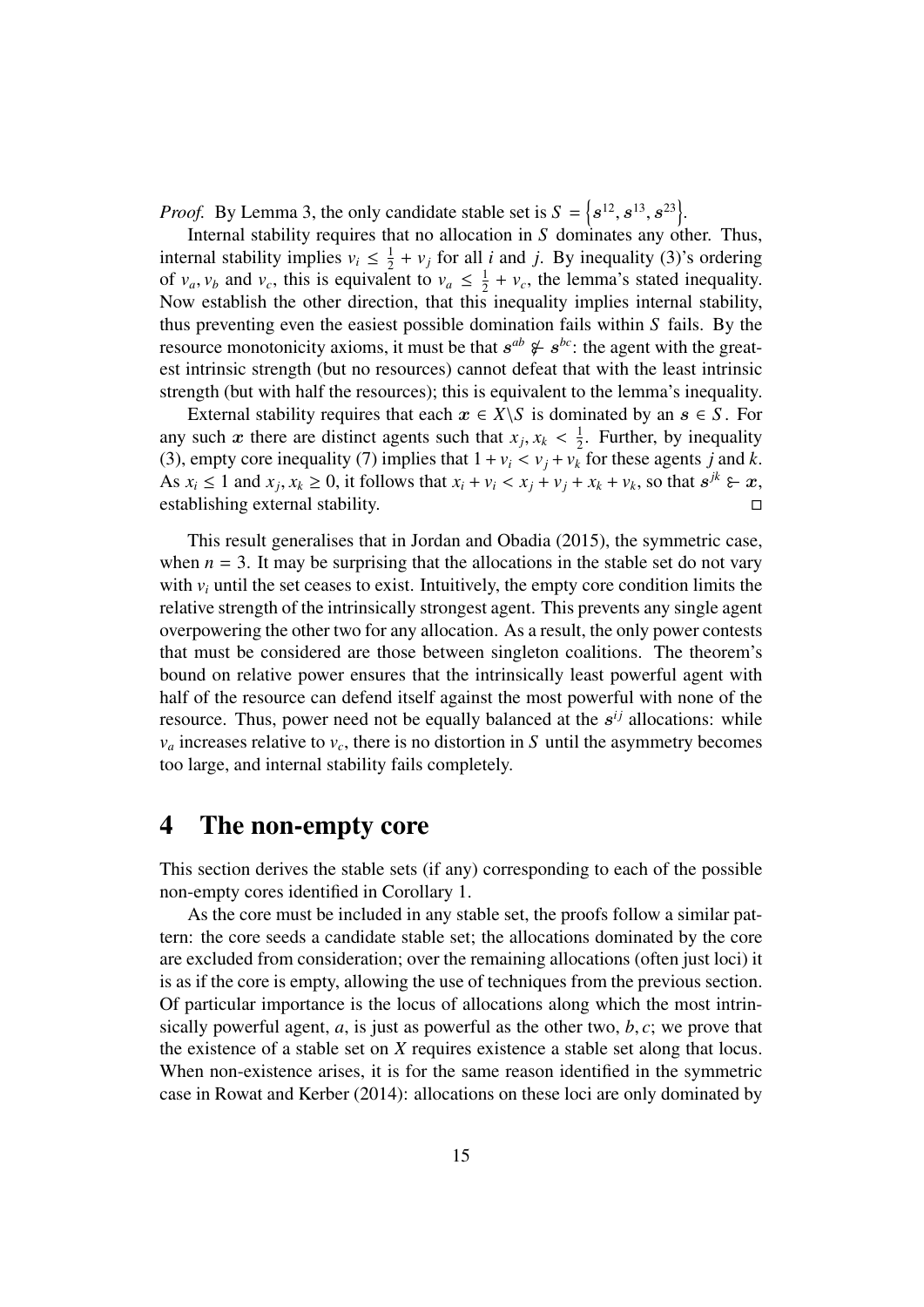more extreme ones; thus, external stability requires including the most extreme allocations in a stable set; when these extreme allocations are themselves dominated by a core allocation, existence fails.

Before proceeding, we present versions of Lemmas 1 and 2 that apply to the non-empty core case:

Lemma 4. *Suppose that S is internally stable in an n* = 3 *asymmetric majority pillage game with a non-empty core K. If*  $x$  *belongs to*  $S \setminus K$  *and*  $x'$  *belongs to*  $S$ *, then there exists an i*  $\in$  *I such that*  $x_i = x_i'$ *i .*

*Proof.* For all  $x \in S \setminus K$ , it holds that  $x_i + v_i < 1 - x_i + v_j + v_k$  for any labeling of agents *i*, *j* and *k*. The rest of the proof follows that of Lemma 1. agents *i*, *j* and *k*. The rest of the proof follows that of Lemma 1.

Lemma 5. *Suppose that S is internally stable in an n* = 3 *asymmetric majority pillage game. Then the maximal number of allocations in S is three plus the number of allocations in K, the core.*

*Proof.* For all the elements in  $S \backslash K$ , the proof of Lemma 2 applies, setting an upper bound of three non-core allocations in *S* . As inclusion of core elements makes the internal stability requirement on *S* more demanding, the upper bound on *S* cannot be more than three plus the number of core allocations.

The following lemma helps establish the result that existence of a stable set on *X* requires the existence of a stable set on the balance of power locus

$$
B(i) \equiv \{x \in X | \pi({i}, x) = \pi({j}, k), x\}
$$
 (17)

when  $B(a) \neq \emptyset$ :

Lemma 6. *Consider an n* = 3 *asymmetric majority pillage game with non-empty core, and*  $B(a) \neq \emptyset$ *. Then*  $x \in B(a) \Rightarrow \nexists y \in X \setminus B(a)$  such that  $y_a < x_a$  and  $y \in x$ .

*Proof.* Suppose that such a y does exist and define  $W = \{i \in I | y_i > x_i\}$  and  $L \equiv$  ${i \in I | y_i < x_i}$  in the usual way.

As  $y_a < x_a$ , it follows that  $\{a\} \subseteq L$ , which implies  $\pi(\{a\}, x) \leq \pi(L, x)$ . Similarly,  $W \subseteq \{b, c\}$  implies that  $\pi(W, x) \leq \pi(\{b, c\}, x)$ . Together, these imply (by equality (17) defining *B*(*a*), to which x belongs) that  $\pi(W, x) \leq \pi(L, x) \Rightarrow$ <br> $u \not\in x$ , establishing the result.  $y \notin x$ , establishing the result.

Corollary 2. *In an n* = 3 *asymmetric majority pillage game with non-empty core, and*  $B(a) \neq \emptyset$ , the existence of a stable set on X requires the existence of a stable *set on B* (*a*)*.*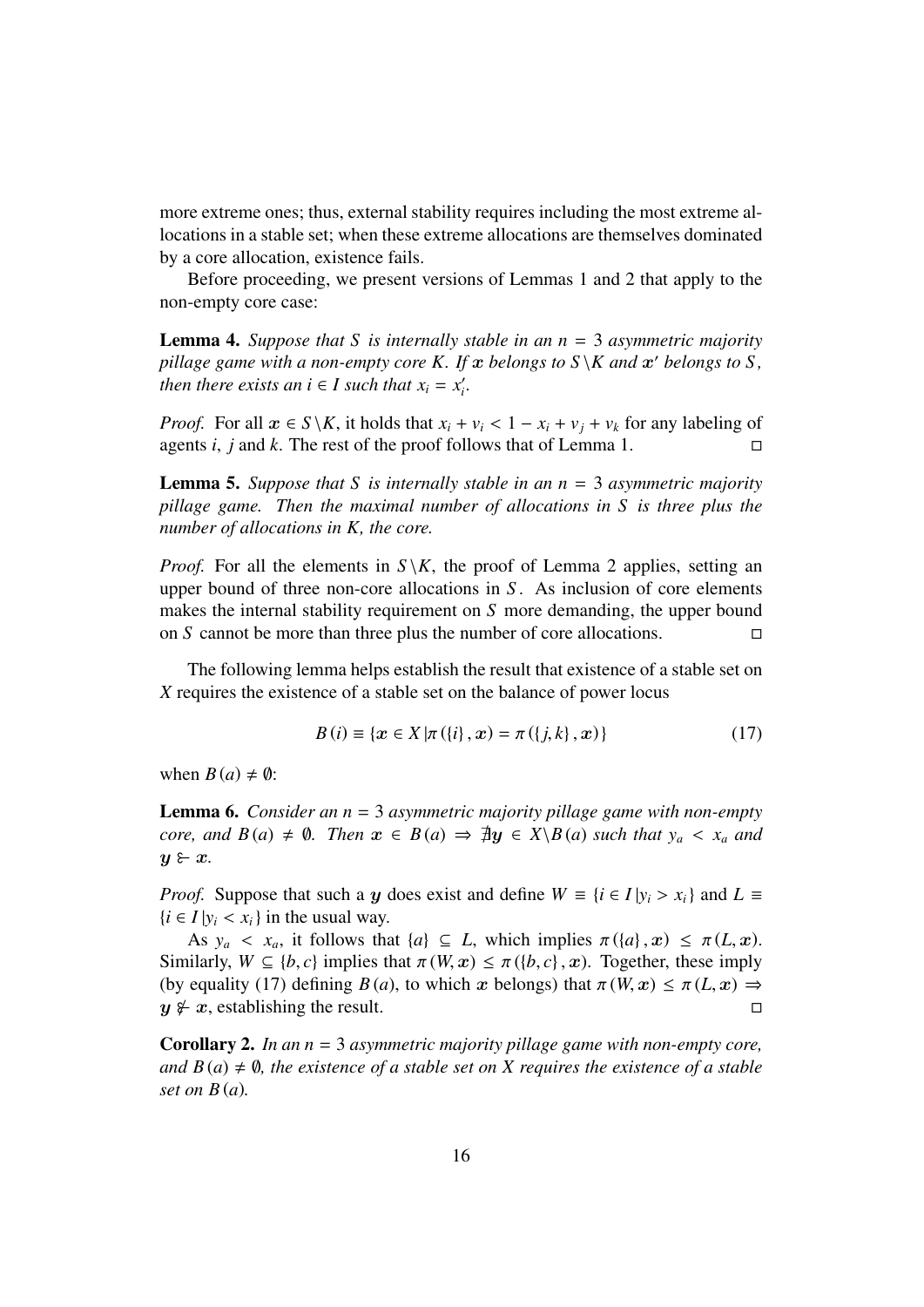*Proof.* A non-empty core must, by Theorem 1, contain  $t^a$ . This, as previously argued, must be part of any stable set that exists, preventing allocations in  $D(t^a)$ belonging to such a set. This leaves the allocations in  $x \in B(a)$  and those y such that  $y_a < x_a$  to consider. By Lemma 6, the  $x \in B(a)$  are undominated by the y.

Thus, for a stable set on *X* to satisfy external stability, it must be that external stability holds on  $B(a)$ : for any  $x' \in B(a)$  that does not belong to *S*, there must be an  $x \in B(a)$  such that  $x \in \mathcal{X}$ . As stability of *S* also requires internal stability, then internal stability must also hold over the elements of *S* that are also in *B* (*a*).  $\Box$ 

Define

$$
x_a \equiv \frac{1}{2} (1 - v_a + v_b + v_c);
$$
  
\n
$$
e_b^a \equiv (x_a, 1 - x_a, 0)
$$
\n(18)

so that any  $x$  with  $a^{\text{th}}$  component  $x_a$  belongs to  $B(a)$ , and  $e^a_b$  $\frac{a}{b}$  is an extremal member of *B*(*a*), maximising  $x_b$  by setting  $x_c = 0$ .

Corollary 3. *Consider an n* = 3 *asymmetric majority pillage game with nonempty core and*  $B(a) \neq \emptyset$ . Then, if a stable set S exists,  $e^a_\beta$  $\frac{a}{b} \in S$ .

*Proof.* Under the stated conditions, there does not exist an  $x' \in B(a)$  such that  $\boldsymbol{x}' \in \boldsymbol{e}^{\mathit{a}}_h$  $\alpha_b^a$ . Consider otherwise: as  $x' \varepsilon$  e<sup>*a*</sup><sub>*b*</sub>  $\frac{a}{b}$  is equivalent to  $\pi\left(\left\{c\right\}, e^a_b\right)$  $\binom{a}{b}$  >  $\pi\left(\left\{b\right\}, \boldsymbol{e}^a_b\right)$ a), it is equivalent to

$$
0 + \nu_c > 1 - x_a + \nu_b.
$$

This cannot hold with strict inequality:  $x_a \in [0, 1)$  ensures that  $1 - x_a \ge 0$  and inequality (3) ensures that  $v_b \ge v_c$ .

As no other allocation on  $B(a)$  dominates  $e^a$ *b* , Corollary 2 requires that, if *S* exists, it must contain e *a b* .

Corollary 4. *Consider an n* = 3 *asymmetric majority pillage game with nonempty core and*  $B(a) \neq \emptyset$ *. Then*  $x_a < 1$  *and*  $v_c > 0$  *imply that no stable set exists.*

*Proof.* By Corollary 3,  $e^a_b$  must belong to any stable set under the conditions of this corollary.

As e *a*  $\alpha_b^a \in B(a)$  it satisfies  $\pi\left(\{a\}, e_b^a\right)$ <br>  $\rightarrow w_1 + w_2 > (1 - x_1) + y_2$  when  $\begin{pmatrix} a \\ b \end{pmatrix} = \pi \left( \{b, c\}, e^a_b \right)$ <br>
expect the inequality  $\binom{a}{b}$  or, equivalently,  $x_a + v_a =$  $(1 - x_a) + v_b + v_c > (1 - x_a) + v_b$  where the inequality results from the corollary's condition that  $v_c > 0$ .

If the core is non-empty, then — by Theorem 1, it must contain  $t^a$ . However,  $\boldsymbol{t}^a \in \boldsymbol{e}^a_b$  $\frac{a}{b}$  as

$$
x_a + v_a = (1 - x_a) + v_b + v_c > (1 - x_a) + v_b;
$$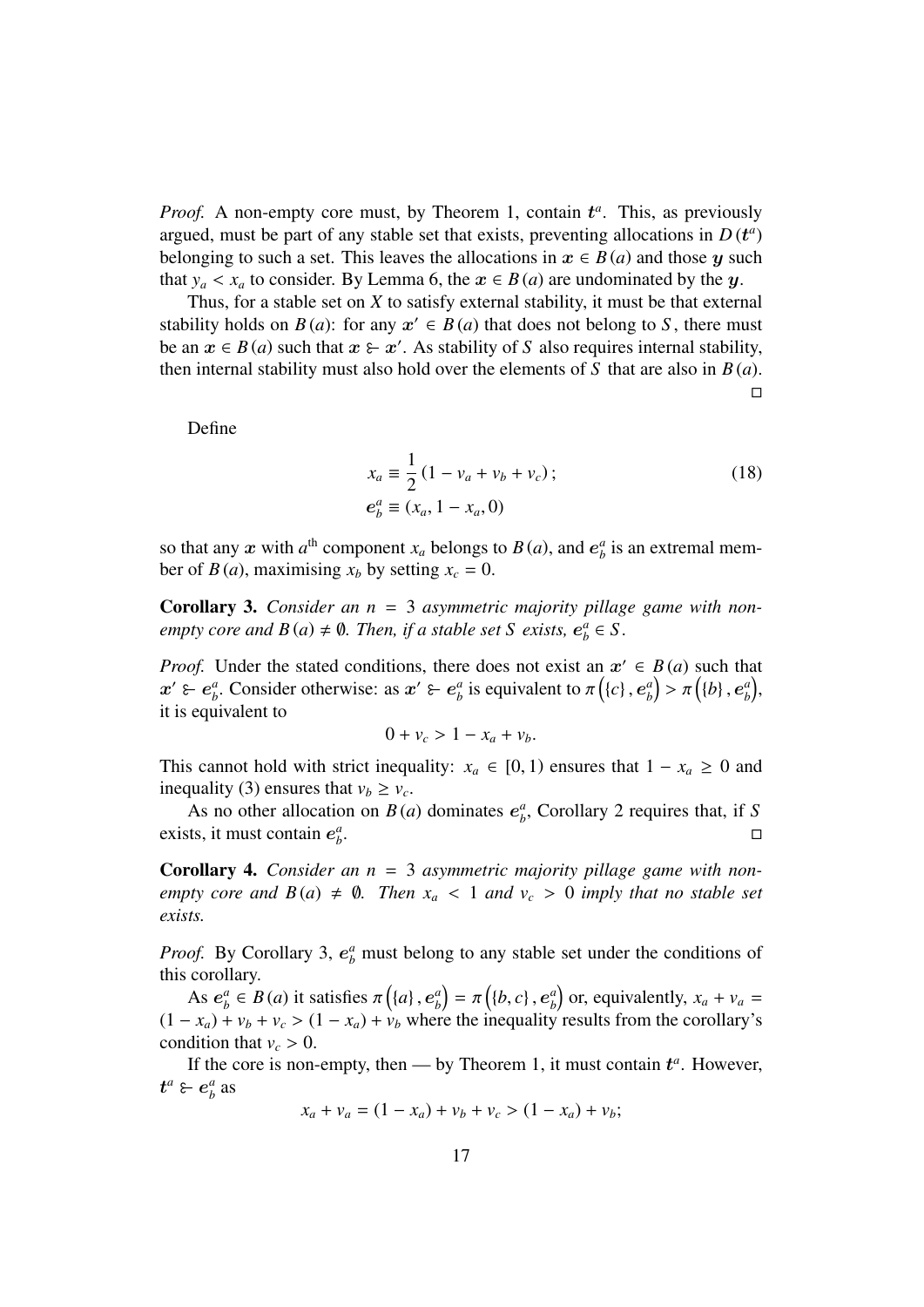where the equality follows from the definition of  $B(a)$ , to which  $e^a<sub>b</sub>$  $\frac{a}{b}$  belongs, and the inequality follows from the corollary's condition that  $v_c > 0$ . Internal stability of *S* cannot, therefore, be satisfied, yielding the result.

The corollary's inequality restriction on  $x_a$  ensures that  $e^a_b \neq t^a$ .<br>. В. П. и С. П. и С. П. и С. П. и С. П. и С. П. и С. П. и С. П. и С. П. и С. П. и С. П. и С. П. и С. П. и С. <br>. П. и С. П. и С. П. и С. П. и С. П. и С. П. и С. П. и С. П. и С. П. и С. П. и С. П. и С. П. и С. П. и С. П.

Proofs for the following results are largely moved to the appendix.

### **4.1** The singleton core,  $K = \{t^a\}$

When the inequalities in  $(8)$  hold, the core consists of  $t^a$  only.

Theorem 3. *Consider an n* = 3 *asymmetric majority pillage game satisfying inequalities* (8)*:*

- *1. if*  $v_a > v_b + v_c + 1$ *, then the unique stable set is*  $S = \{t^a\}$ *.*
- 2. *if*  $v_a \in v_b + v_c + (-1, 1]$ *, then no stable set exists.*
- *3. if*  $v_a = v_b + v_c 1$ *, then no stable set exists.*

# **4.2**  $K = \{t^a, t^b\}$

This case is defined by the parameter restrictions in (9) and (10).

Theorem 4. *Consider an n* = 3 *asymmetric majority pillage game satisfying conditions* (9) *or* (10)*. Then:*

- *1. if condition* (10) *holds and*  $v_a \geq 2$ *, then the unique stable set is*  $S = K =$  $\left\{\boldsymbol{t}^{a},\boldsymbol{t}^{b}\right\}$ .
- *2. if condition* (10) *holds and*  $v_a \in (1, 2)$ *, then no stable set exists.*
- *3. if condition* (9) *holds then no stable set exists.*

**4.3**  $K = \{t^a, t^b, b^{ab}\}$ 

This case is defined by the parameter restrictions in (11).

Theorem 5. *Consider an n* = 3 *asymmetric majority pillage game satisfying conditions* (11)*:*

- *1. when*  $v_b \geq \frac{1}{3}$  $\frac{1}{3}(1 + v_a)$ , the unique stable set is the core itself;
- *2. otherwise no stable set exists.*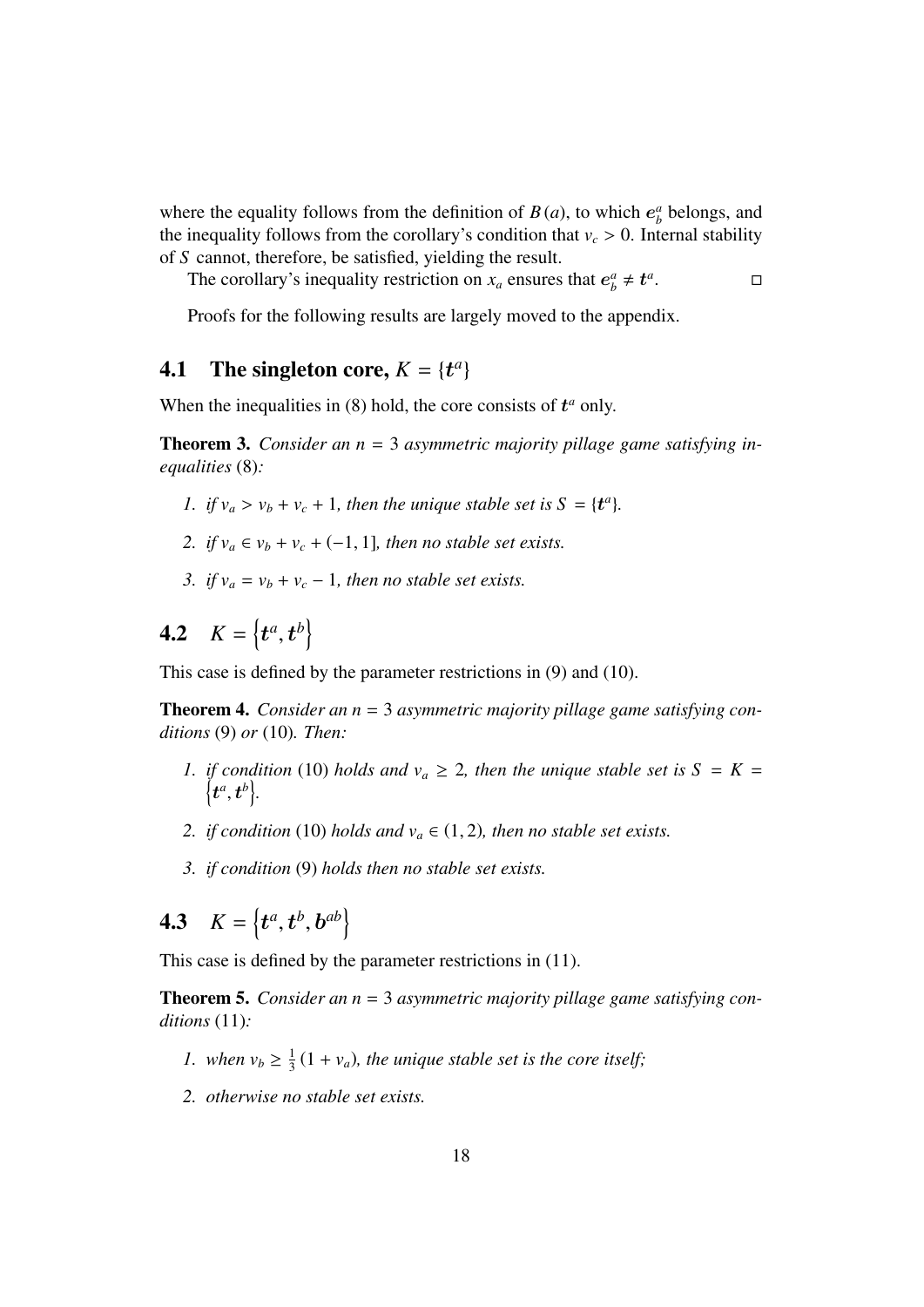# **4.4** The tyrannical core,  $K = \left\{t^a, t^b, t^c\right\}$

This case is defined by the parameter restrictions in (12) and (13).

Theorem 6. *Consider an n* = 3 *asymmetric majority pillage game satisfying either condition* (12) *or condition* (13)*.*

- *1.* when condition (12) holds, no stable set exists unless  $v_a = v_b = v_c = 1$ , in  $which\ case\ the\ unique\ stable\ set\ is\ S\ =\ K\cup\left\{ \boldsymbol{b}^{ab},\boldsymbol{b}^{ac},\boldsymbol{b}^{bc}\right\} =K\cup\left\{ \boldsymbol{s}^{ab},\boldsymbol{s}^{ac},\boldsymbol{s}^{bc}\right\} .$
- 2. *when condition* (13) *holds, the unique stable set is*  $S = K \cup \{b^{bc}\} = \{t^a, t^b, t^c, b^{bc}\} = \{a^{ab}, a^{bc}, b^{bc}\}$  $\left\{\boldsymbol{t}^{a}, \boldsymbol{t}^{b}, \boldsymbol{t}^{c}, \boldsymbol{s}^{bc}\right\}$
- **4.5**  $K = \{t^a, t^b, t^c, b^{ab}\}$

This case is defined by the parameter restrictions in (14).

Theorem 7. *In an n* = 3 *asymmetric majority pillage game satisfying conditions* (14)*, no stable set exists unless*  $v_a = v_b = \frac{1}{2}$ 2 *. In that remaining case, the unique stable set is the core.*

# **4.6**  $K = \{t^a, t^b, t^c, b^{ab}, b^{ac}\}$

This case is defined by the parameter restrictions in (15).

In these cases, define the midpoint of a balance of power locus,  $m^i \in B(i)$  so that

$$
m_i^i = \frac{1}{2} (1 - v_i), m_j^i = m_k^i = \frac{1}{4} (1 + v_i).
$$
 (19)

Theorem 8. *In an n* = 3 *asymmetric majority pillage game satisfying conditions* (15)*:*

- *1. when*  $v_a \geq \frac{1}{3}$  $\frac{1}{3}$ *, the unique stable set is*  $K \cup \{m^a\}$ *;*
- *2. otherwise no stable set exists.*

$$
4.7 \quad K = \left\{ t^a, t^b, t^c, b^{ab}, b^{ac}, b^{bc} \right\}
$$

This case is defined by the equalities in (16), which set  $b^{ij} = s^{ij}$ . Thus, this is the symmetric *wealth is power* case defined in Jordan (2006), which also derived its stable set for any *n*. In the present  $n = 3$  case, the result — illustrated in Figure 3 — reduces to: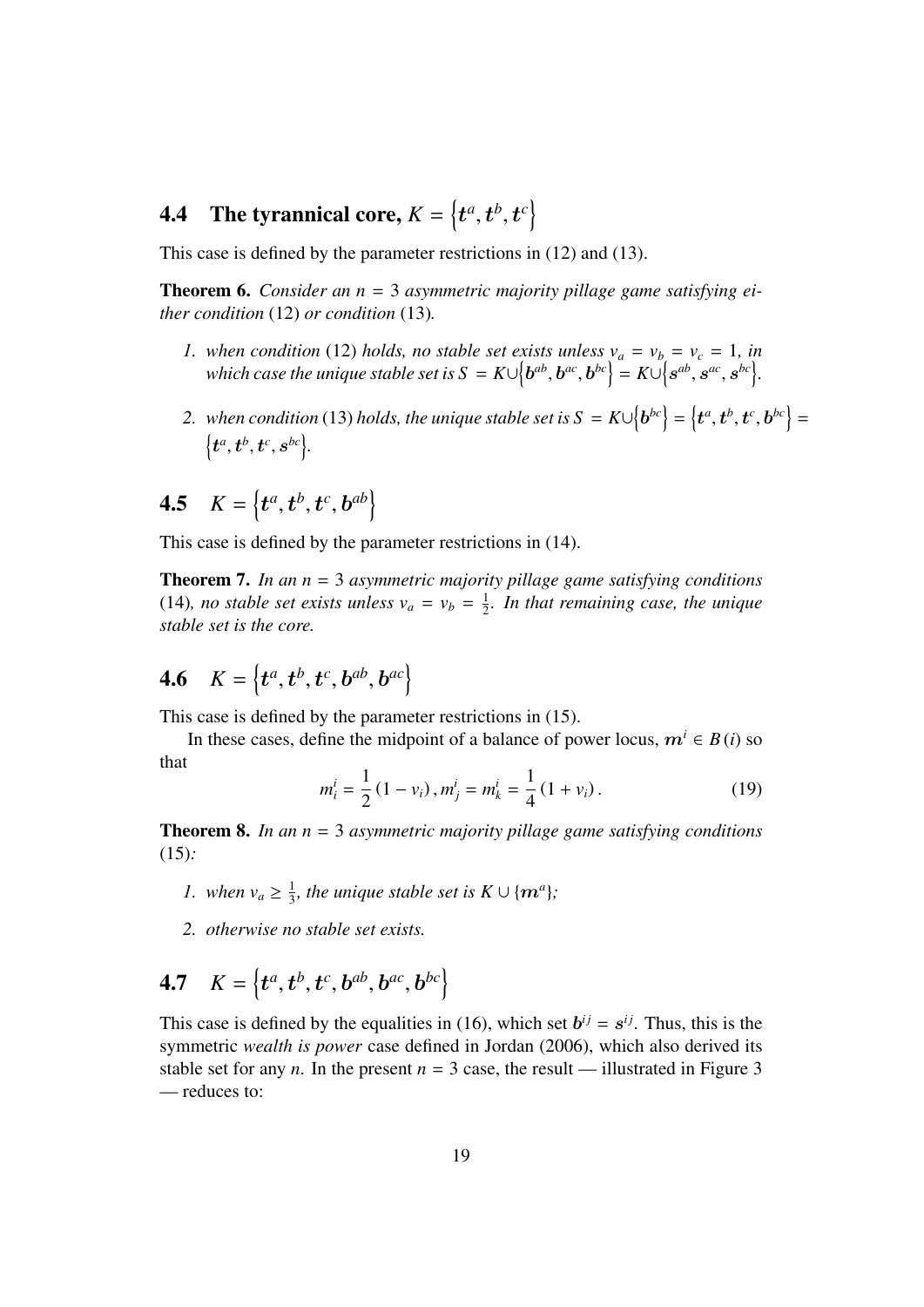Theorem 9. *Jordan (2006, Theorem 3.3) In the n* = 3 *wealth is power pillage game with*  $v_i = 0$  *for all i* = 1, 2, 3, *the unique stable set is* 

$$
S = \left\{ \boldsymbol{t}^{1}, \boldsymbol{t}^{2}, \boldsymbol{t}^{3}, \boldsymbol{b}^{12}, \boldsymbol{b}^{13}, \boldsymbol{b}^{23}, \boldsymbol{m}^{1}, \boldsymbol{m}^{2}, \boldsymbol{m}^{3} \right\}.
$$



Figure 3: Wealth is power:  $\pi$  (*C*, *x*) =  $\sum_{i \in C} x_i$ 

## 5 Discussion

This paper removes the symmetry (or anonymity) assumption usually assumed in analysis of pillage games. It is motivated by a hope of identifying a tractable class of pillage games to allow empirical tests of this theory of unstructured power contests.

It finds, first, that stable sets are unique — when they exist — in three agent asymmetric majority pillage games. MacKenzie, Kerber, and Rowat (2015) demonstrated that violating the anonymity axiom could lead to multiple stable sets in majority pillage games when the number of agents was at least four. This paper therefore establishes that as a lower bound for multiplicity in asymmetric majority pillage games.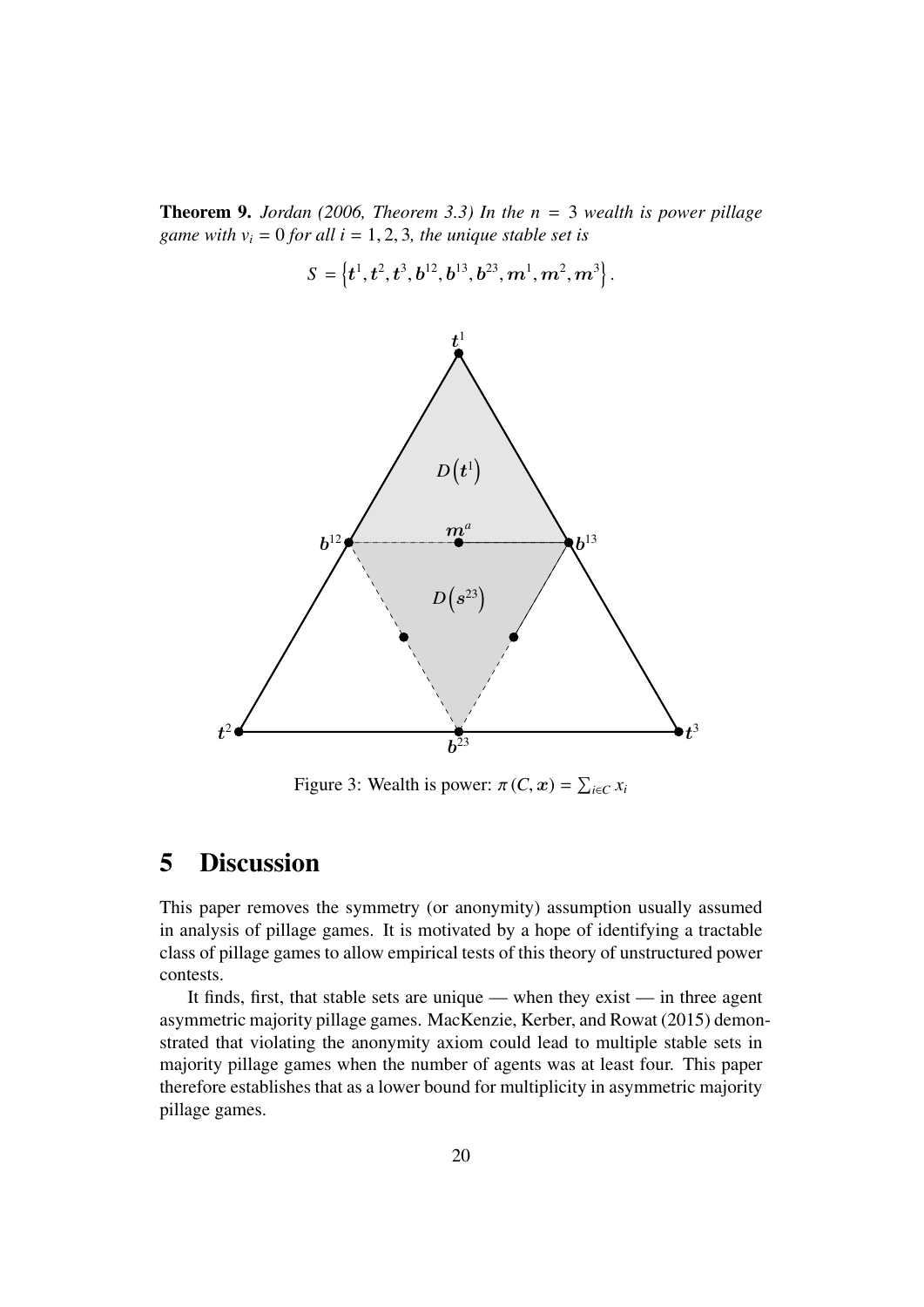Second, it suggests a link between linear power functions and winner(s) 'take all' contests: the only case in which the stable set contains interior allocations,  $x > 0$ , are the special cases of  $1 \ge v_a \ge v_b = v_c = 0$ . This reflects the tension between existence of a stable set and strictly interior allocations along balance of power loci: when there is an interior allocation at which the two contestants' power is balanced along such a locus, its extremal elements must also belong to a stable set; if, though, the relevant  $v_i > 0$ , these elements may be dominated by a tyrannical allocation, preventing existence.

Third, it finds that non-existence is pervasive. Thus, the theory fails to deliver testable predictions for non-negligible sets of values of  $v_1$ ,  $v_2$  and  $v_3$ .

Tantalisingly, the theory yields predictions for almost the full range of cases in which  $v_a \ge v_b = v_c = 0$  — so that agent *a* has some source of intrinsic power that *b* and *c* do not. This power could arise from greater internal cohesion, a structural advantage (e.g. perhaps being located more centrally). Figure 4 illustrates, with  $v_a$  increasing from 0 in the leftmost diagram to  $v_a > 1$  in the rightmost. Filled dots represent allocations in a stable set.



Figure 4: Stable sets when  $v_a \ge v_b = v_c = 0$ 

When  $v_a = 0$ , the fully symmetric case depicted in diagram 4a, a stable set exists with interior allocations, as per Theorem 3.3 of Jordan (2006). As  $v_a$  increases,  $D(t^a)$  reaches further into the simplex, as depicted in diagram 4b, so that  $b^{ab}$  no longer dominates the extremal  $e_c^b$ ; no stable set exists, as per the second case in Theorem 8. When  $v_a$  grows beyond  $\frac{1}{3}$  (q.v. diagram 4c),  $b^{ab}$  comes to dominate all allocations to the extremal  $e_c^b$ ; this allows the stable set in the first case of Theorem 8. When  $v_a = 1$ ,  $D(t^a)$  pushes further down, dominating the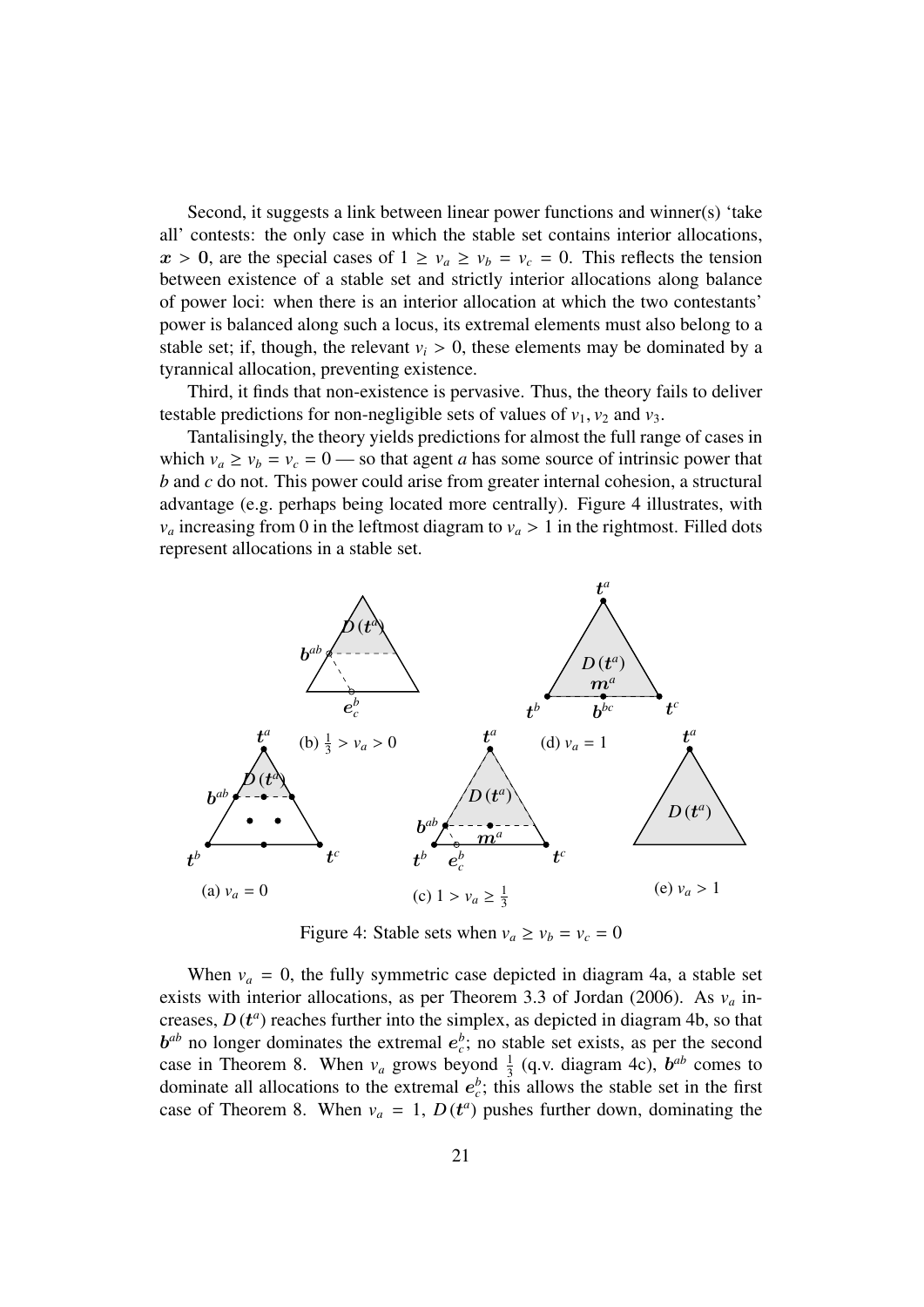whole simplex except its bottom margin (as depicted in diagram 4d); now the stable set in the second case of Theorem 6 exists. Finally, when  $v_a > 1$ , depicted in diagram  $4e$ ,  $t^a$  dominates the whole simplex, leaving it the singleton stable set, as per the first case of Theorem 3.

In conclusion, we mention three possible ways forward for an empiricallytestable theory of pillage games.

First, production could be considered, so that assigning an agent nothing inefficiently excludes its production function from society. In the terminology of Olson (1993), production provides an incentive for bandits to be stationary rather than roving. Any study of production in pillage games should build on Jordan (2009), which gave each agent in a pillage game a production function for converting wealth into consumption goods. While production could be expected to favour interior allocations, it is less obvious that they would rescue existence.

Second, the tension between existence and interior allocations arises in part because the balance of power loci (such as the dashed lines in Figure 7) are linear: interior allocations like  $x$  and  $y$  do not dominate their neighbours as the loci restrict power contests to those pitting one agent against another. However, a power function like

$$
\pi(C, x) = \sum_{i \in C} \left( \sqrt{x_i} + v_i \right);
$$

generates curved balance of power loci which allow the third agent (who would be indifferent along a linear balance of power locus) to benefit from moves towards the centre of the locus. Its involvement allows central allocations to dominate the extremes of the locus, rescuing existence and yielding strictly interior solutions. Figure 5 illustrates the symmetric special case in which  $v_i = 0$  for all agents.

Third, solution concepts other than the stable set can be experimented with. In addition to the usual cooperative solution concepts, it would make sense to study the *legitimate set*, which extended the stable set to production pillage games (Jordan, 2009). Chaturvedi (2016) has applied farsighted concepts from Chwe (1994) to pillage games.

#### References

Aumann, Robert J. (2008). "Game Theory". In: *The New Palgrave Dictionary of Economics*. Ed. by Steven N. Durlauf and Lawrence E. Blume. 2nd. Palgrave.

- Beardon, Alan F. and Colin Rowat (Oct. 2013). "Efficient sets are small". *Journal of Mathematical Economics* 49.5, pp. 367–374.
- Chaturvedi, Rakesh (Aug. 2016). "Stable property rights". mimeo.
- Chwe, Michael Suk-Young (Aug. 1994). "Farsighted coalitional stability". *Journal of Economic Theory* 63.2, pp. 299–325.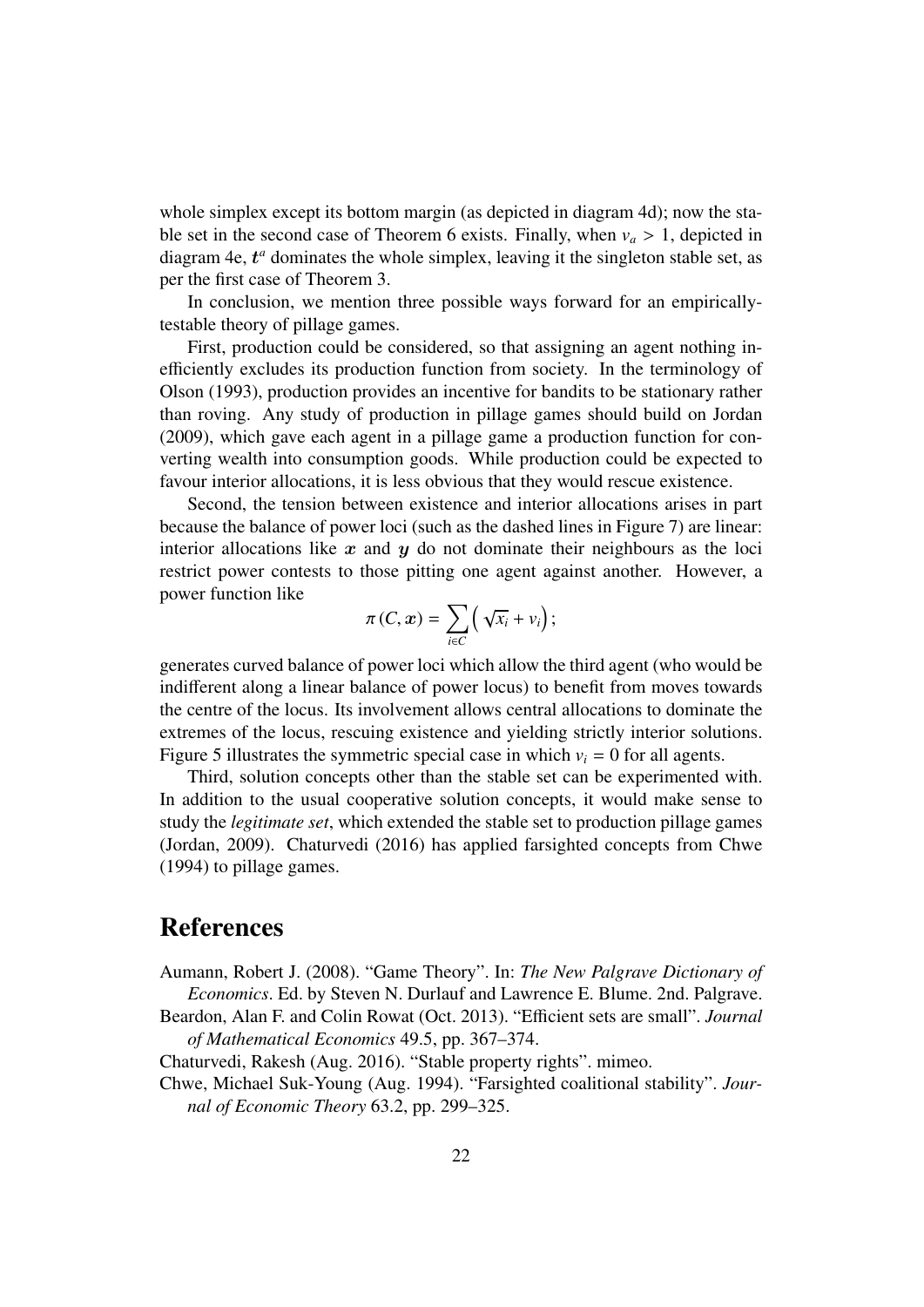

Figure 5: Strictly concave power:  $\pi(C, x) = \sum_{i \in C}$ *xi*

- Jordan, J. S. (Nov. 2006). "Pillage and Property". *Journal of Economic Theory* 131.1, pp. 26–44.
- (Sept. 2009). "Power and efficiency in production pillage games". *Review of Economic Design* 13.3, pp. 171–193.
- Jordan, J. S. and David Obadia (May 2015). "Stable sets in majority pillage games". *International Journal of Game Theory* 44.2, pp. 473–486.
- Kalisch, G. K., J. W. Milnor, John F. Nash, and E. D. Nering (1954). "Some experimental *n*-person games". In: *Decision processes*. Ed. by R. M. Thrall, C. H. Coombs, and R. L. Davis. John Wiley & Sons. Chap. XIX, pp. 301–327.
- Kerber, Manfred and Colin Rowat (Aug. 2011). "A Ramsey bound on stable sets in Jordan pillage games". *International Journal of Game Theory* 40.3, pp. 461– 466.
- Leonard, Robert (2010). *von Neumann, Morgenstern and the creation of game theory: from chess to social science, 1900–1960*. Cambridge: Cambridge University Press.
- MacKenzie, Simon, Manfred Kerber, and Colin Rowat (Nov. 2015). "Pillage games with multiple stable sets". *International Journal of Game Theory* 44.4, pp. 993– 1013. doi: 10.1007/s00182-015-0462-1.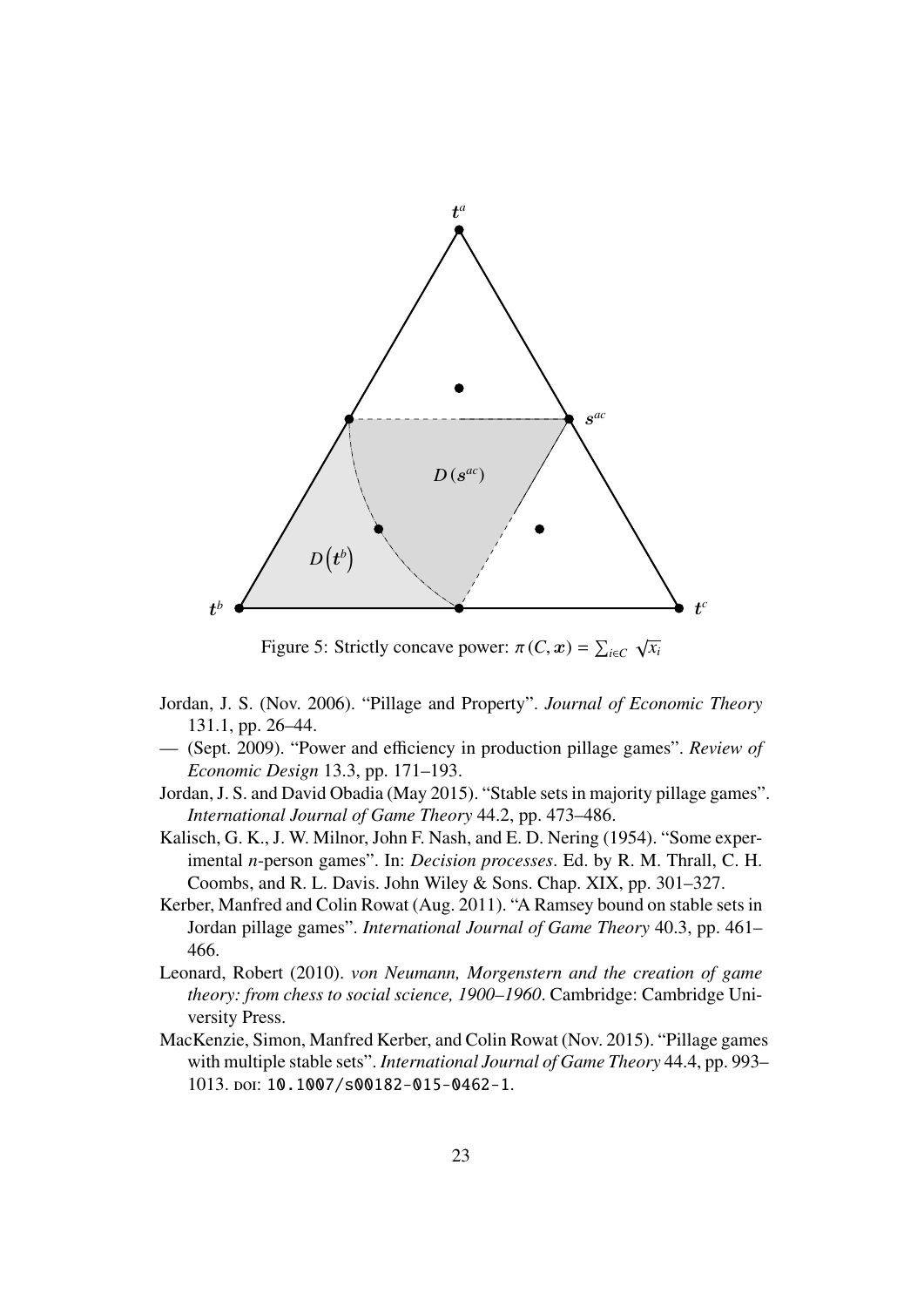- Maskin, Eric (June 2003). "Bargaining, Coalitions and Externalities". ESEM/EEA version.
- Olson, Mancur (Sept. 1993). "Dictatorship, Democracy, and Development". *American Political Science Review* 87.3, pp. 567–576.
- Rowat, Colin and Manfred Kerber (May 2014). "Sufficient conditions for unique stable sets in three agent pillage games". *Mathematical Social Sciences* 69, pp. 69–80.
- Saxton, David (Feb. 2011). "Strictly monotonic multidimensional sequences and stable sets in pillage games". *Journal of Combinatorial Theory, Series A* 118.2, pp. 510–524.
- Shapley, Lloyd S. (1959). "A solution containing an arbitrary closed component". In: *Contribution to the theory of games*. Ed. by A. W. Tucker and R. D. Luce. Vol. IV. Annals of Mathematical Studies 40. Princeton: Princeton University Press, pp. 87–93.
- Thrall, R. M. and W. F. Lucas (1963). "*n*-person games in partition function form". *Naval Research Logistics Quarterly* 10, pp. 281–298.
- von Neumann, John and Oskar Morgenstern (1953). *Theory of Games and Economic Behavior*. 2nd edition. Princeton University Press.

### A Proofs

*Proof of Theorem 3.* Consider each case in turn:

1. The case's characterising inequality implies that  $x_a < 0$ . By inequalities (8), the game's core is the singleton  $t^a$ . The additional inequality ensures that  $t^a$ dominates any allocation splitting the entire resource between the other two agents which – by axiom  $SR -$  is the most demanding allocation for  $t^a$  to dominate. Thus,  $D(t^a) = X \setminus \{t^a\}$ . This ensures that  $\{t^a\}$  is externally stable.

Internal stability is trivial as  $\{t^a\}$  is a singleton.

The ensuing stable set is unique as  $t^a$  must – as a core allocation – belong to any candidate stable set; once it is included, there is no further room for discretion.

2. The case's characterising inequality implies that  $x_a \in [0, 1)$ . It further implies  $v_b > 0$ : if  $v_b = 0$ , then this would force  $v_c = 0$ , reducing the case condition to  $v_a \leq 1$ , while the second inequality in (8) requires  $v_a > 1$ , a contradiction.

Now consider the locus of allocations, *B* (*a*), defined in equation (17) under the case's parameter restrictions. The parameter restrictions ensure that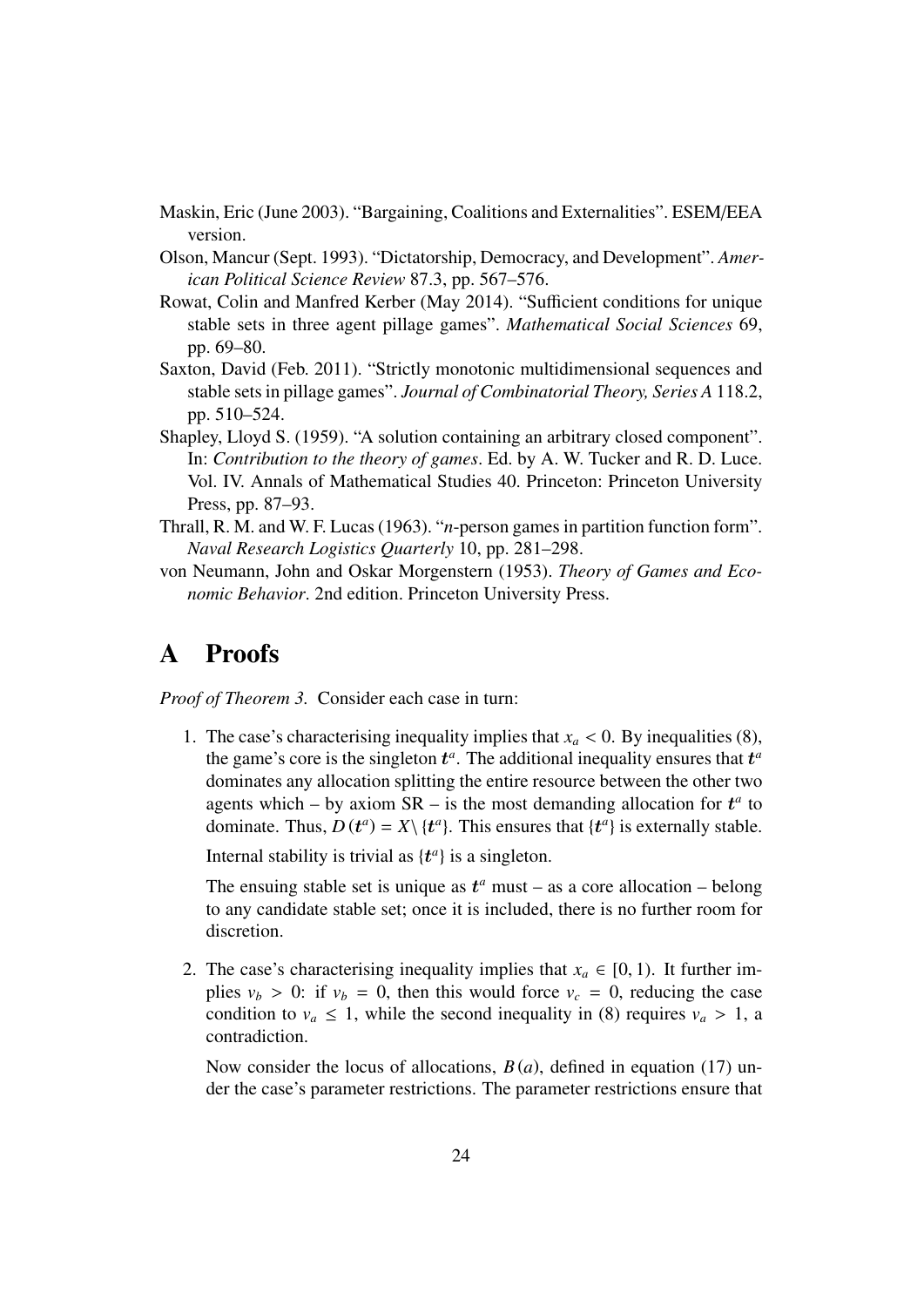$x_a \geq 0$  for those  $x \in B(a)$ , with  $x_a$  attaining its lower bound when the case's inequality in  $v_a$  holds with equality.

By Corollary 2, existence of an *S* depends on the existence of a stable set on *B*(*a*). Let the allocation at the other extreme of *B*(*a*) than  $e^a$  $\frac{a}{b}$  be  $e_c^a$  =  $(x_a, 0, 1 - x_a)$ . Then  $e^a_b \varepsilon \in e^a_c \Leftrightarrow v_a < 3v_b - v_c - 1$ , yielding two subcases to consider: consider:

- (a)  $v_a \ge 3v_b v_c 1$ . In this case, no allocation  $y \in B(a)$  dominates  $e_c^a$ . Thus, the reasoning that held for  $e_h^a$  $\frac{a}{b}$  in Corollary 3 holds here for  $e_c^a$ .  $e_c^a$  must belong to any candidate stable set, but the case's implication that  $v_b > 0$  ensures that  $t^a \varepsilon \in e_c^a$ , ruling out existence.
- (b)  $v_a < 3v_b v_c 1$ . Now  $e_b^a$ <br>that  $\left[ a^a \right]$  is a stable ast and  $b<sub>b</sub>$  dominates all other allocations on *B* (*a*), so that  $\{e^a_b\}$  $\begin{bmatrix} a \\ b \end{bmatrix}$  is a stable set on *B*(*a*). There are two sub-cases to address:
	- i.  $v_a = v_b + v_c + 1 \Leftrightarrow x_a = 0$ , which implies by definition of  $x_a$ — that  $v_a = v_b + v_c + 1$ . Together with the second inequality (8), this implies that  $v_c > 0$  which, by Corollary 4 rules out existence.
	- ii.  $v_a \in v_b + v_c + (-1, 1) \Leftrightarrow x_a \in (0, 1)$ . When  $v_c > 0$ , Corollary 4 again rules out existence, leaving the case of  $v_c = 0$ . This reduces the second inequality (8) to  $v_a > v_b + 1$  while  $x_a > 0$  implies  $v_a < v_b + 1$ . This contradiction rules out existence here as well.
- 3.  $v_a = v_b + v_c 1 \Leftrightarrow x_a = 1$ , so that  $B(a) = \{t^a\}$ . In this case, analysis proceeds as in the 'empty core' case, but over  $X \setminus \{t^a\}$  rather than over *X*. There are two sub-cases:
	- (a)  $v_b > \frac{3}{2}$ <br>(by Le  $\frac{3}{2}$ , in which case the only candidate stable set over the empty core (by Lemma 3) fails to be internally stable (by Theorem 2). Thus, no stable set exists.
	- (b)  $v_b \leq \frac{3}{2}$  $\frac{3}{2}$ , in which case the only candidate stable set over the empty core (by Lemma 3) is both internally and externally stable (by Theorem 2). Thus, the unique candidate stable set is  $\{t^a, s^{ab}, s^{ac}, s^{bc}\}$ . However, internal stability also requires that  $t^a \leq s^{ac}$  which reduces to  $y \leq y$ . internal stability also requires that  $t^a \notin s^{a\dot{c}}$ , which reduces to  $v_a \leq v_c$ , only possible when  $v_a = v_b = v_c$  — contradicting inequalities (8).

$$
\Box
$$

*Proof of Theorem 4.* Before considering the cases, note that

$$
D(t^{a}) \supseteq \{y \in X | \pi(\{a\}, y) > \pi(\{b, c\}, y)\} = \{y \in X | y_{a} > x_{a}\}. \tag{20}
$$

Additionally, recall that core allocations, here  $t^a$  and  $t^b$ , must belong to any stable set.

Now consider the cases in turn: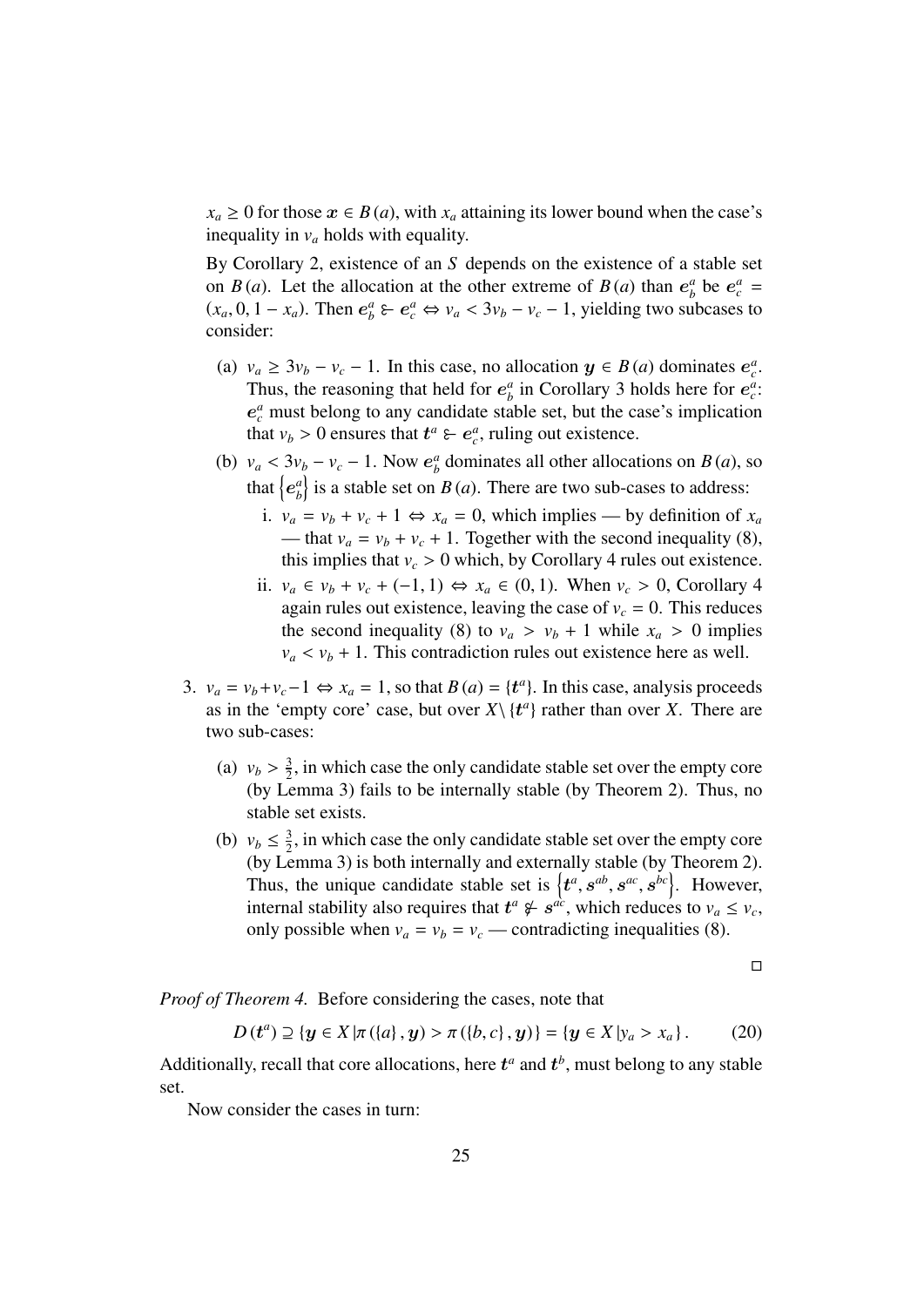1. Under the conditions in (10),  $B(a) = \{x \in X | x_a = 0\}$  so that  $D(t^a)$  includes  ${y \in X | y_a > 0}$ . As  $t^a$  must belong to any stable set, and  $D(t^a)$  cannot (by internal stability), we may restrict our attention to those  $y \in X$  such that internal stability), we may restrict our attention to those  $y \in X$  such that  $y_a = 0$ . One such allocation,  $t^b$ , must also belong to any stable set. Of the remaining allocations with  $y_a = 0$ :

$$
t^{b} \varepsilon \mathbf{y} \Leftrightarrow y_{b} + v_{b} > 1 - y_{b}
$$
  

$$
\Leftrightarrow 2y_{b} + v_{a} > 2;
$$

where the second equivalence follows from inequalities (10). The  $v_a \geq 2$ condition assumed in this case ensures this holds for all  $y_b > 0$ . When  $y_b = 0$ , then  $y = t^c$ ; as  $v_a \ge 2$  ensures that  $t^a \in t^c$ , all allocations such that  $y_a = 0$  are dominated either by  $t^a$  or  $t^b$ , concluding the proof for this case.

2. As in the previous case:  $B(a) = \{x \in X | x_a = 0\}$ . By Corollary 2, existence of a stable set on *X* requires existence of such a set on  $B(a)$ . As  $t^b \in$  $B(a)$  belongs to the core, it must also belong to any stable set on  $B(a)$ . By the case's assumption that  $v_a \in (0, 1)$ ,  $b^{bc} = (0, 1 - \frac{1}{2})$  $\frac{1}{2}v_a$ ,  $\frac{1}{2}$  $(\frac{1}{2}v_a)$  lies strictly between  $t^b$  and  $t^c$ , as depicted in Figure 6. As, by definition,  $b_b^{bc} + v_b =$  $b_c^{bc}$  + *v<sub>c</sub>*,  $t^b$  dominates all allocations in the interior of the interval between  $t^b$  and  $b^{bc}$ . Thus, whether allocations in the interval  $[b^{bc}, t^c]$  belong to *S* must be decided must be decided.

As  $v_a > 1 > v_c = 0$ ,  $t^a \in t^c$ , leaving membership of allocations in the in-<br>terval  $\left[b^{bc}, t^c\right]$  to be decided. As any such allocation, say  $x = (0, x, 1 - x)$ . terval  $\left[ b^{bc}, t^c \right)$  to be decided. As any such allocation, say  $x = (0, x_b, 1 - x_b)$ <br>is dominated by an allocation to its right  $x + (0 - \epsilon \, s)$  for small  $s > 0$ , the is dominated by an allocation to its right,  $x + (0, -\varepsilon, \varepsilon)$  for small  $\varepsilon > 0$ , the rightmost such allocation must belong to *S* to satisfy external stability. As the interval is open at  $t^c$ , this is impossible, yielding — by Corollary 2 the case's non-existence result.

- 3. To analyse this case, recall the locus of allocations  $x \in B(a)$  with  $x_a$  as defined in equation (18). Then:
	- (a)  $x_a = 0$  is impossible, as it requires  $v_c \le 0$  and  $v_c > 0$  from inequalities (9).
	- (b)  $x_a = 1$  yields the 'empty core' analysis of case 3 of Theorem 3, and the same contradictory requirement that  $v_a = v_b = v_c$ . Again, this yields non-existence.
	- (c)  $x_a > 1$  is also impossible, as it implies that  $\pi({a}, t^a) < \pi({b}, c, t^a)$ ,<br>which is incompatible with  $t^a \in K$ which is incompatible with  $t^a \in K$ .

The only remaining case to consider is therefore  $x_a \in (0, 1)$ . As inequalities (9) require  $v_c > 0$ , non-existence of *S* is immediate by Corollary 4.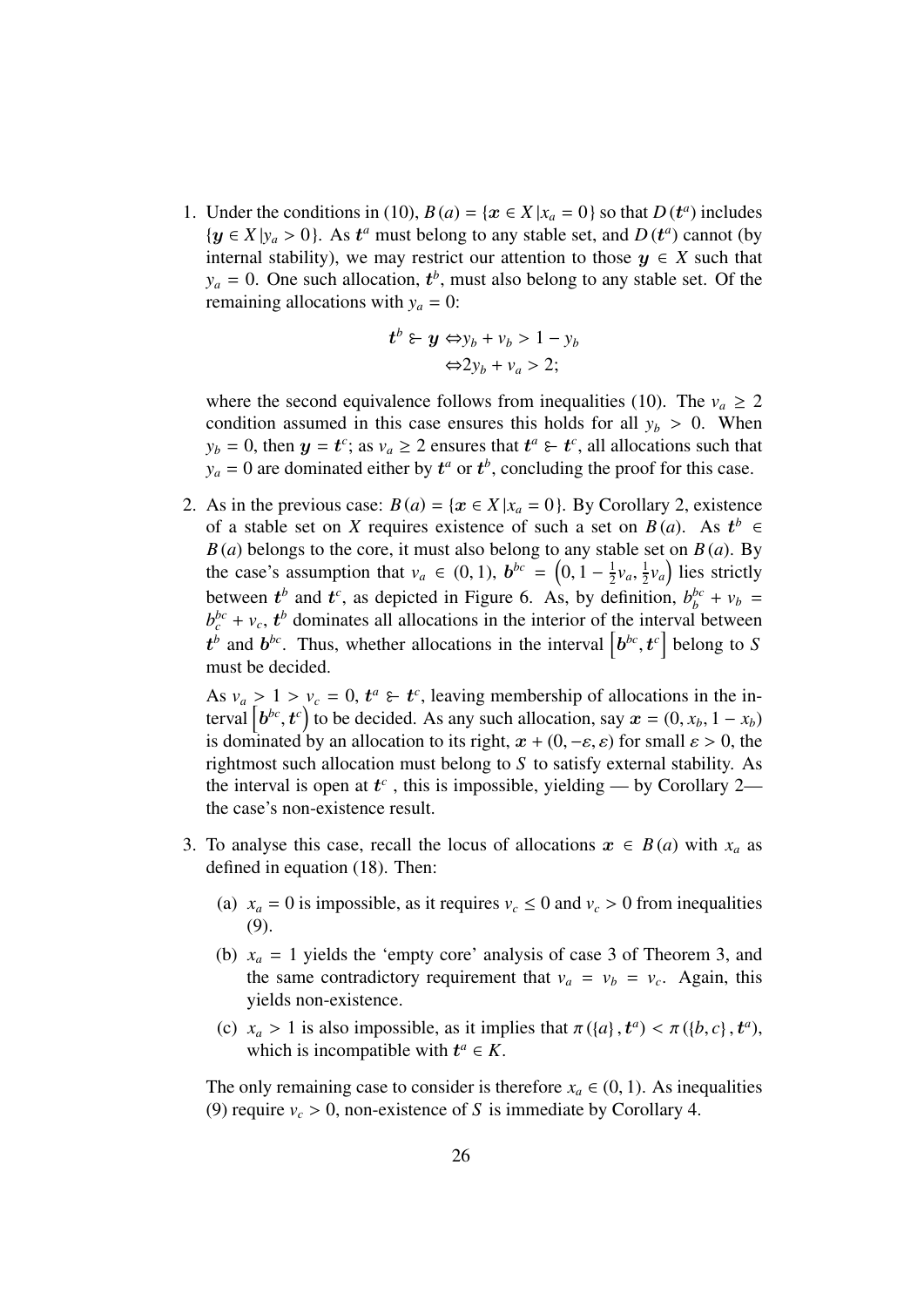

Figure 6: Constructing the stable set when  $K = \{t^a, t^b\}$ 

These cases are exhaustive: when conditions (10) hold,  $v_a$  must be strictly greater than one as  $v_b = v_a - 1$  is strictly positive.

*Proof of Theorem 5.* Recall that, by equation (6),  $b_a^{ab} = \frac{1}{2}$  $\frac{1}{2}(1 - v_a + v_b)$ . The inequalities in  $v_b$  in (11) ensure that  $b^{ab}$  is distinct from both  $t^a$  and  $t^b$ , so that  $b_a^{ab} \in (0, 1)$ . As the core must belong to any stable set, we can exclude the following from any stable set:

$$
D(t^a) \supseteq \left\{ y \in X \middle| y_a \in (b_a^{ab}, 1) \right\};
$$
  
\n
$$
D(t^b) \supseteq \left\{ y \in X \middle| y_b \in (1 - b_a^{ab}, 1) \right\};
$$
  
\n
$$
D(b^{ab}) \supseteq \left\{ y \in X \middle| y_a < b_a^{ab} \text{ and } y_b < 1 - b_a^{ab} \right\}
$$

Only two loci remain to be considered, namely  $B(a) \setminus \{b^{ab}\}\$ and  $B(b) \setminus \{b^{ab}\}\$ . Along each of these, the power contests induced oppose a single agent against another single agent: agent *b* versus *c* in the first case, and *a* versus *c* in the second. If the former is strictly more powerful than the latter for any such allocation, then those allocations are all dominated by  $b^{ab}$ , so that the core itself satisfies external stability, and is the unique stable set.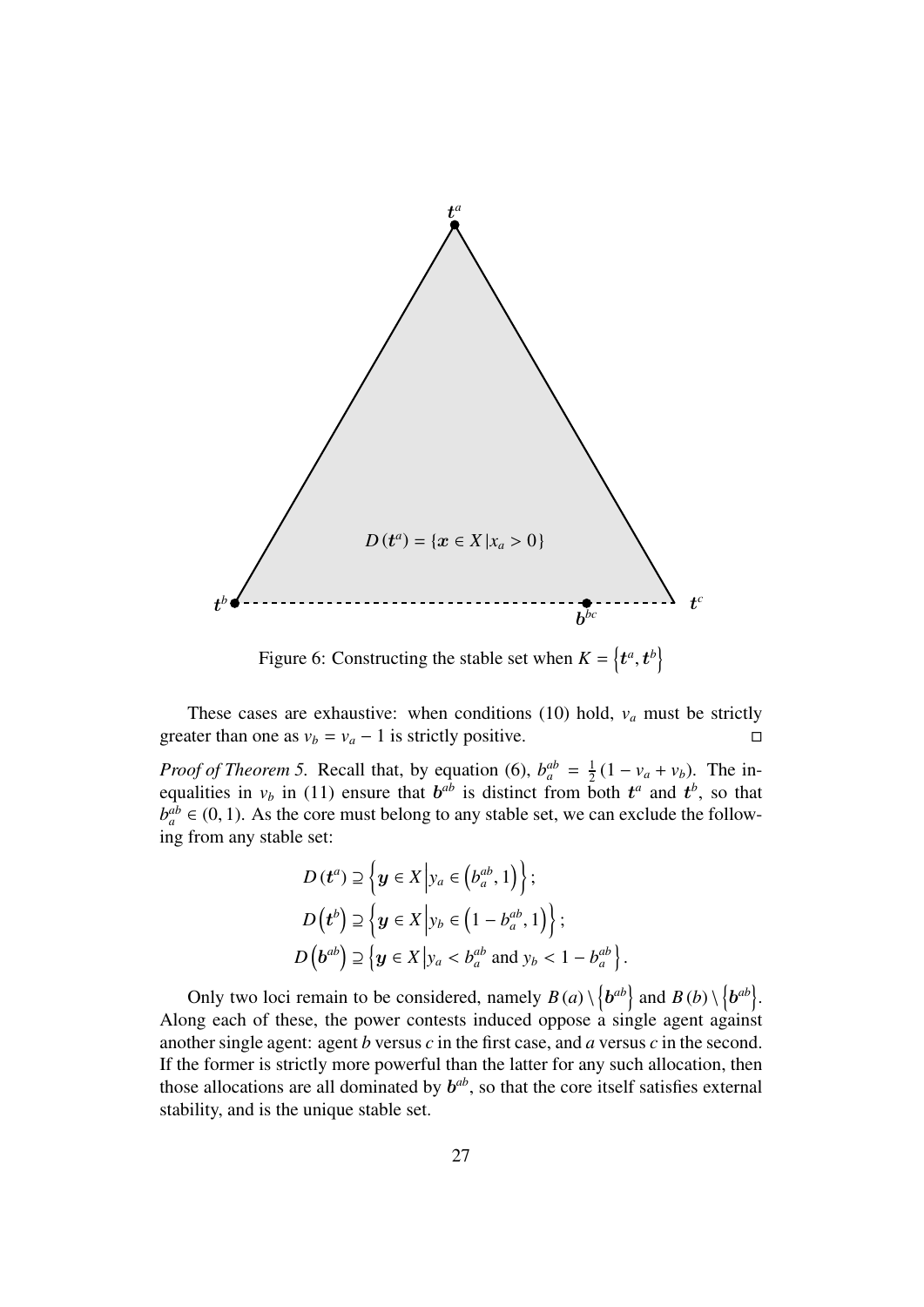

Figure 7: Constructing the stable set when  $K = \{t^a, t^b, b^{ab}\}$ 

We proceed by case analysis on the relative size of  $v_b$  and  $\frac{1}{3}(1 + v_a)$ :

1a.  $v_b > \frac{1}{3}(1 + v_a)$ , as illustrated in Figure 7. Let x be the allocation in *B*(*a*) such that *b* and *c* are equally powerful. As  $x - b^{ab}$  the resource constraint such that *b* and *c* are equally powerful. As  $x_a = b_a^{ab}$ , the resource constraint forces  $x_b + x_c = 1 - b_a^{ab}$ . The balance of power requirement itself is that  $x_b + v_b = x_c$ . Together with the definition of  $b_a^{ab}$  from equation (6), these allow solution for  $x_b = \frac{1}{4}$  $\frac{1}{4}(1 + v_a - 3v_b)$ . Thus, in this case,  $x_b < 0$ , so that b *ab* dominates all allocations in this locus.

Now let  $y$  be the allocation in  $B(b)$  such that  $a$  and  $c$  are equally powerful. The resource constraint forces  $y_a + y_c = b_a^{ab}$  while the balance of power requirement is that  $y_a + v_a = y_c$ . Together, these allow solution for  $y_a = \frac{1}{4}$  $\frac{1}{4}(1-3v_a+v_b)$ , so that  $b^{ab}$  dominates all allocations in this locus iff  $v_a > \frac{1}{3}$ <br>holds:  $\frac{1}{3}(1 + v_b)$ . This is automatic when the case's characterising inequality holds:

$$
v_b > \frac{1}{3}(1 + v_a) \ge \frac{1}{3}(1 + v_b) \Rightarrow v_b > \frac{1}{2};
$$

where the second inequality follows from (3). By the same inequality and the preceding, it follows that  $v_a > \frac{1}{2} \Rightarrow v_a > \frac{1}{3}$ <br>all other allocations in  $R(b)$  $\frac{1}{3}(1 + v_b)$ , so that  $b^{ab}$  dominates all other allocations in *B* (*b*).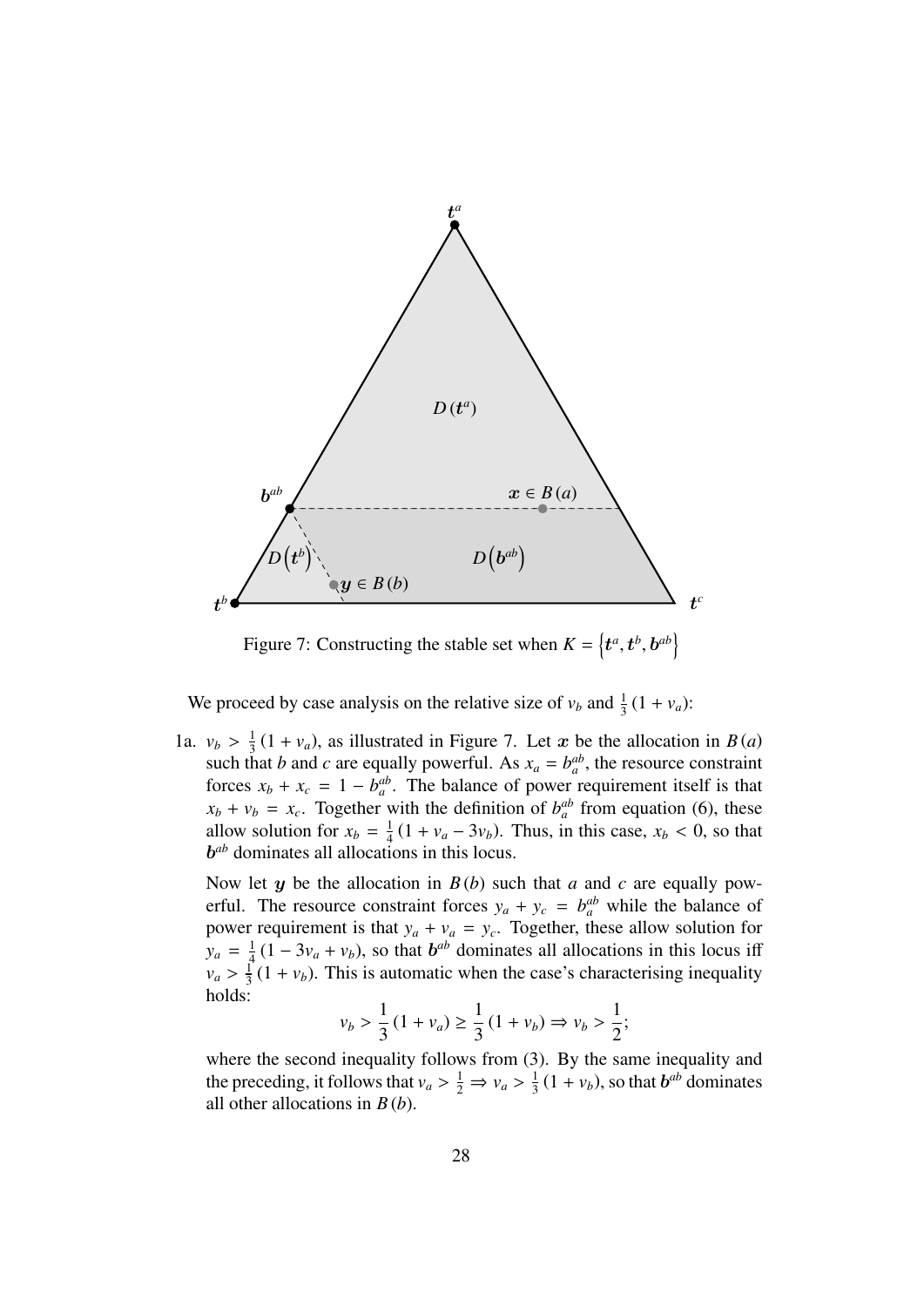In conclusion, when the case's characterising inequality holds,  $b^{ab}$  is the unique stable set on  $B(a)$  so that, by Corollary 2, it must also belong to any candidate stable set on *X*. As it also dominates all allocations on  $B(b) \setminus \{b^{ab}\}\$ , the core is the uniquely stable set under these conditions.

1b.  $v_b = \frac{1}{3}$  $\frac{1}{3}(1 + v_a) > 0$ . Now the x such that *b* and *c* are equally powerful sets <br>0. Thus this allocation is not dominated by  $h^{ab}$  but by  $t^a$  as  $x_b = 0$ . Thus, this allocation is not dominated by  $b^{ab}$  but by  $t^a$  as

$$
v_a + x_a = v_b + v_c + x_b + x_c = v_b + 0 + 0 + (1 - x_a) > 1 - x_a;
$$

where the inequality follows from  $v_b > 0$ .

Again, let  $y \in B(b)$  such that *a* and *c* are equally powerful. As in the previous case, we may derive

$$
y_a = \frac{1}{4} (1 - 3v_a + v_b) = \frac{1}{3} (1 - 2v_a) \le 0.
$$

where the last equality derives from the case's characterising condition. The inequality derives from  $v_a \ge v_b = \frac{1}{3}$  $\frac{1}{3}(1 + v_a)$ . Then:

- (a)  $y_a < 0$  means that  $b^{ab}$  dominates all other allocations in  $B(b)$ . As this accounts for the last allocations in *X*, the core is the unique stable set.
- (b)  $y_a = 0$ , which forces  $v_a = v_b = \frac{1}{2}$  $\frac{1}{2}$ , so that  $b_a^{ab} = \frac{1}{2}$  $\frac{1}{2}$ . Then

$$
\boldsymbol{t}^b \boldsymbol{\epsilon} \boldsymbol{y} \Leftrightarrow \frac{1}{2} + y_b > y_c.
$$

As  $y_a = 0$ ,  $y_b = y_c = \frac{1}{2}$  $\frac{1}{2}$ , so that this holds. Again, all remaining allocations in *X* have been accounted for, leaving the core as the unique stable set.

 $\Box$ 

2.  $v_b < \frac{1}{3}$ <br>equally  $\frac{1}{3}(1 + v_a)$  implies that the  $x \in B(a)$  such that agents *b* and *c* are equally powerful is strictly in the interior of  $X$ . As  $x$  is not dominated by any core allocation, nor by any other allocation setting  $x_a = b_a^{ab}$ , it must belong to any stable set that exists. Allocations  $z$  along the locus but with  $z_b < x_b$  are undominated by x or any core allocation, but are dominated by allocations along the locus granting agent *b* even less than  $z<sub>b</sub>$ . However, the end-point of that locus, which grants agent  $b$  nothing, is dominated by  $t^a$ . By Corollary 4, as no stable set exists on *B* (*a*), no stable set can exist on *X*.

*Proof of Theorem 6.* Consider the cases in turn: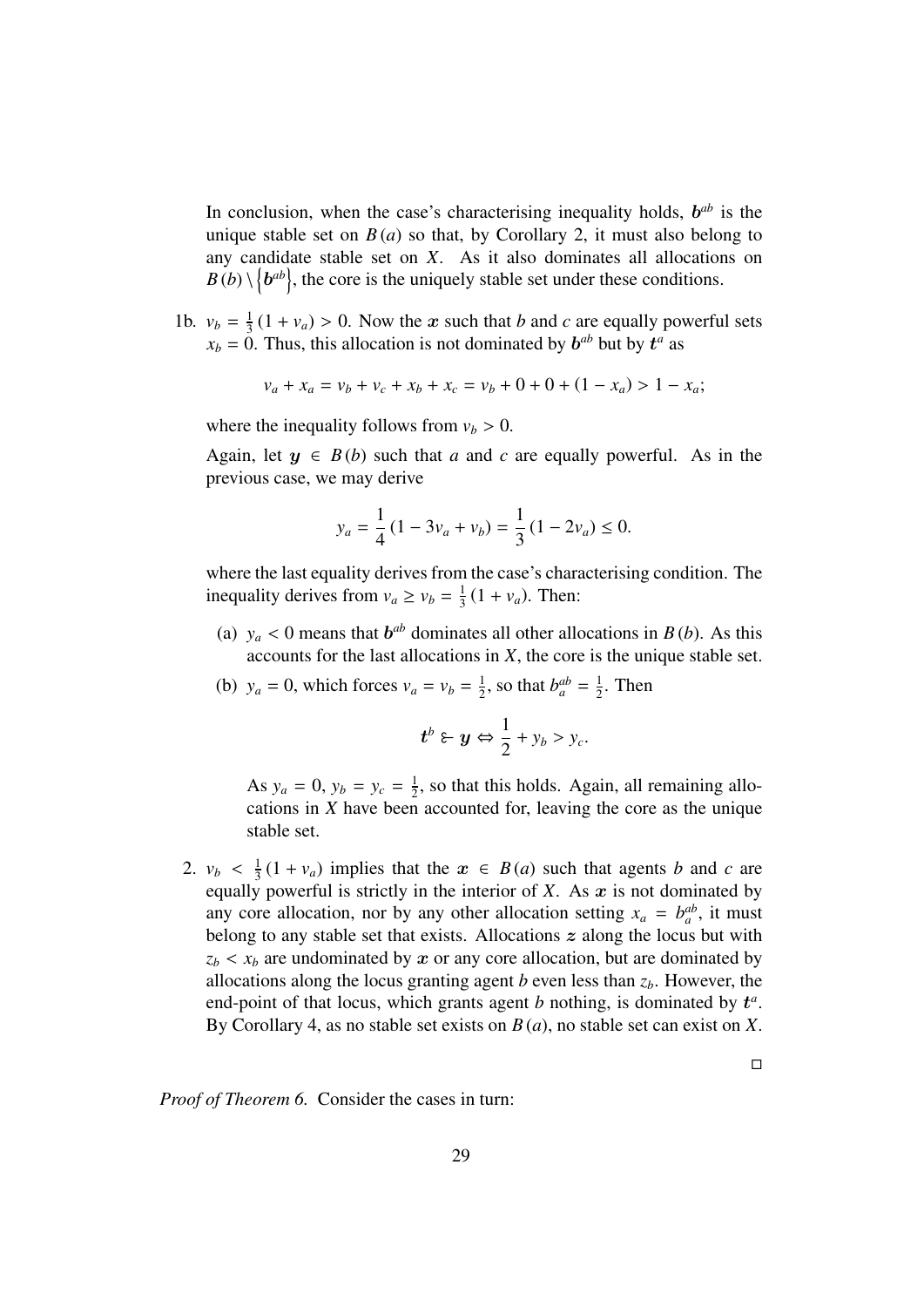- 1. when condition (12) holds, the cases in  $x_a$  as defined in equation (18) to consider are:
	- (a)  $x_a = 0$ , which implies  $v_a = 1 + v_b + v_c$ ; as the first inequality in (12) requires  $v_a \leq 1 - v_b + v_c$  they together require that  $v_b \leq 0$ , which — as  $v_b \ge v_c > 0$  — contradicts the second inequality in (12).
	- (b)  $x_a > 1$ : inequalities (3) and the first inequality in (12) imply that  $v_a \ge v_b + v_c - 1$ . As  $x_a > 1$  implies  $v_a < v_b + v_c - 1$ , this yields a contradiction.
	- (c)  $x_a = 1$ , which implies that  $v_a = v_b + v_c 1$ . As  $v_a \ge v_b \ge v_a + v_c 1$ , it follows that:  $v_c \geq 1$  and  $v_c \leq 1$  (so that  $v_c = 1$ ) and  $v_b \geq v_a$  (so that  $v_b = v_a$ ). Finally, the preceding and the first inequality (12) imply that  $v_a \leq 1$  so that  $v_a = v_b = v_c = 1$ . This returns us to the 'empty core' analysis, now on  $X\setminus \{t^a, t^b, t^c\}$ . By Lemma 3) and Theorem 2, the unique candidate stable set is  $\{t^a, t^b, t^c, b^{ab}, b^{ac}, b^{bc}\}$ , as  $b^{ij} = s^{ij}$  in<br>this associated in the line is the unique stable set this case; as  $v_a \leq \frac{1}{2}$  $\frac{1}{2} + v_c$ , it is the unique stable set.
	- (d)  $x_a \in (0, 1)$ , so that Corollary 4 applies, ensuring non-existence of *S*.
- 2. when condition (13) holds,  $D(t^a) \supseteq \{y \in X | y_a \in (0, 1)\}\)$ . As  $t^a$  must be included in a candidate stable set, and  $D(t^a)$  must be excluded, we need included in a candidate stable set, and  $D(t^a)$  must be excluded, we need only consider the remaining allocations, such that  $x_b$ ,  $x_c > 0 = x_a$ . As  $v_b = v_c = 0$ , it follows that  $\vec{b}^{bc} = \left(0, \frac{1}{2}\right)$ 2 y other than  $s^{bc}$  are dominated by either  $t^b$  or  $t^c$ , so are excluded from 1  $\left(\frac{1}{2}\right) = s^{bc}$ . Further, all the remaining a candidate stable set. Thus, the only allocation not accounted for is  $s^{bc}$ which must therefore be added to the stable set to satisfy external stability.

 $\Box$ 

*Proof of Theorem 7.* As the proof closely follows that of Theorem 5, we present it here by explaining how it differs from its predecessor.

Now four sets can be excluded from any stable set: the previous three and  $D(t^c)$  as well. This leaves a third locus that remains to be considered, namely  $B(c) \setminus b^{ab}$ .

The same case distinction helps analyse allocations in  $B(a) \setminus {b^{ab}}$ :

1a.  $v_b > \frac{1}{3}$  $\frac{1}{3}(1 + v_a)$ . This case is now impossible:

$$
v_a \ge v_b > \frac{1}{3} (1 + v_a) \Rightarrow v_a > \frac{1}{2};
$$
  

$$
1 - v_a \ge v_b > \frac{1}{3} (1 + v_a) \Rightarrow v_a < \frac{1}{2};
$$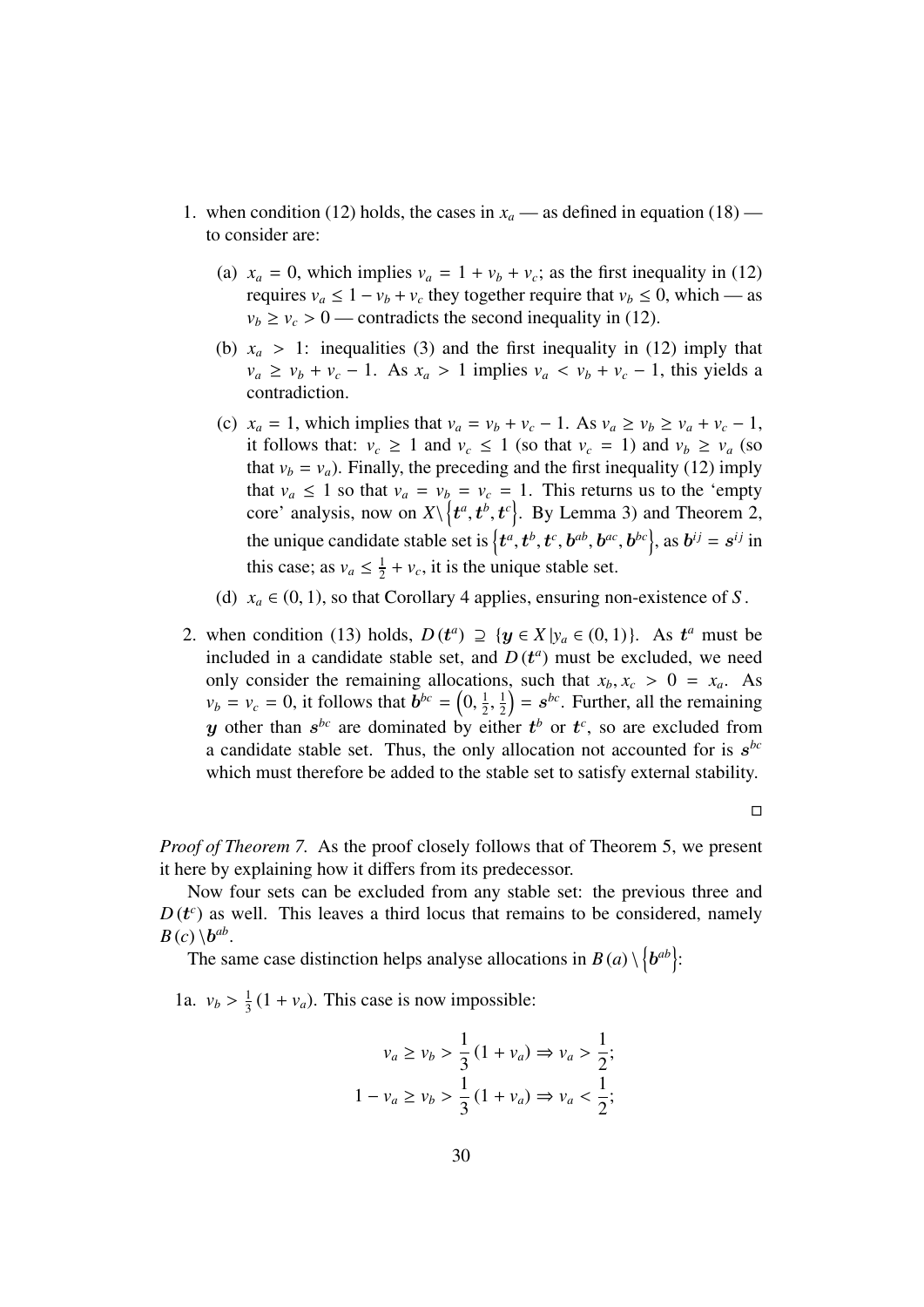with the first line's weak inequality coming from inequalities (3) and the second line's coming from conditions (14).

1b.  $v_b = \frac{1}{3}$  $\frac{1}{3}(1 + v_a)$ . This reduces the two sets of inequalities in the previous case to  $v_a = v_b = \frac{1}{2}$  $\frac{1}{2}$ , which forces  $y_a = 0$ . That, in turn, implies  $t^b \in y$ . It remains to account for the allocations in  $B(c)$ , which we do now. Let  $x_c$ play the same role in  $x \in B(c)$  as  $x_a$  did in  $x \in B(a)$ :

$$
B(c) = \{(x_a, x_b, x_c) \in X | \pi(\{c\}, x) = \pi(\{a, b\}, x)\}\
$$

so that  $x_c = 1 - x_c + v_a + v_b \Rightarrow x_c \leq 1$ . Consider each sub-case in turn:

- (a)  $x_c = 1$ , so that  $v_a + v_b = 1 \implies v_a = v_b = \frac{1}{2}$  $\frac{1}{2}$  and *B*(*c*) = {*t*<sup>*c*</sup>}. As *t*<sup>*c*</sup> already belongs to the core, this accounts for the remaining allocations: the unique stable set is the core.
- 2.  $x_c < 1$ , so that  $v_a + v_b < 1$ . By the case's equality in  $v_b$ , this reduces to  $v_a < \frac{1}{2}$ <br> $(1 + v_a)$  $\frac{1}{2}$ . However, the case's equality and inequality (3) yield  $v_b =$ 1  $\frac{1}{3}(1 + v_a) \le v_a \Rightarrow v_a \ge \frac{1}{2}$  $\frac{1}{2}$ , a contradiction which eliminates this case.
- 1.  $v_b < \frac{1}{3}$ <br>Theor  $\frac{1}{3}(1 + v_a)$ . This case produces non-existence for the same reason as in Theorem 5.

 $\Box$ 

*Proof of Theorem 8.* Figure 8 illustrates the proof's construction.

As before, the core allocations belong to any candidate stable set; the strict interiors of their dominions cannot; thus, we need only consider the *B* (*a*) and *B* (*b*) loci (by symmetry).

First consider *B* (*b*). By the usual arguments (including Corollary 2), allocations on *B* (*b*) must either be members of any stable set, or be dominated by other allocations on *B* (*b*).

As dominance along *B* (*b*) is determined by conflict between agents *a* and *c*, then — by resource monotonicity —  $b^a_b \varepsilon^b e^b_c$  implies that  $b^a_b$ *b* dominates all other allocations along  $B(b)$ . This dominance condition is equivalent to  $v_a >$ 1  $\frac{1}{2}(1 - v_a) \Leftrightarrow v_a > \frac{1}{3}$ <br>stable set on *R*(*b*)  $\frac{1}{3}$ . Thus, when  $v_a > \frac{1}{3}$  $\frac{1}{3}$ , the core allocation  $b^a_{\beta}$  $\int_b^a$  is the unique stable set on *B* (*b*).

The case of  $v_a = \frac{1}{3}$  $\frac{1}{3}$  is similar: now  $b^{ab}$  dominates all other allocations in *B* (*b*) except for  $e_c^b$ . However, this last allocation is dominated by the core allocation  $t^b$ :

$$
\boldsymbol{t}^b \in \boldsymbol{e}_c^b \Leftrightarrow x_b > x_c \Leftrightarrow \frac{1}{2} \left( 1 + v_a \right) > \frac{1}{2} \left( 1 - v_a \right) \Leftrightarrow v_a > 0;
$$

which is guaranteed by inequalities  $(15)$ .